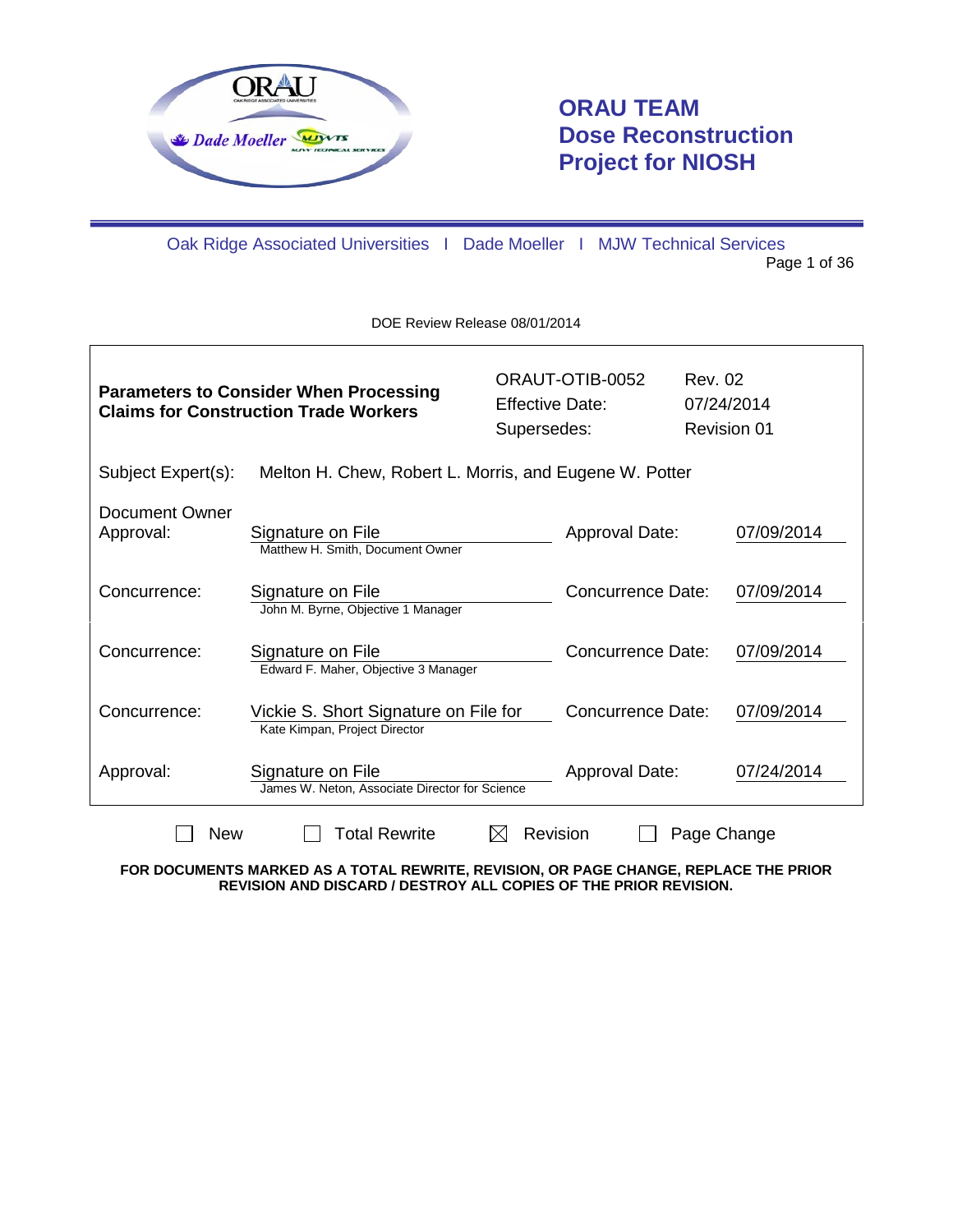| Document No. ORAUT-OTIB-0052 | Revision No. 02 | Effective Date: 07/24/2014 | Page 2 of 36 |
|------------------------------|-----------------|----------------------------|--------------|
|------------------------------|-----------------|----------------------------|--------------|

# **PUBLICATION RECORD**

| <b>EFFECTIVE</b><br><b>DATE</b> | <b>REVISION</b><br><b>NUMBER</b> | <b>DESCRIPTION</b>                                                                                                                                                                                                                                                                                                                                                                                                                                                                                                                                                                                                                                                                       |                                        |
|---------------------------------|----------------------------------|------------------------------------------------------------------------------------------------------------------------------------------------------------------------------------------------------------------------------------------------------------------------------------------------------------------------------------------------------------------------------------------------------------------------------------------------------------------------------------------------------------------------------------------------------------------------------------------------------------------------------------------------------------------------------------------|----------------------------------------|
| 08/31/2006                      | 00                               | First approved issue. New document to describe the parameters to<br>consider when processing claims for CTWs. Incorporates formal<br>internal review comments and comments from the Worker Outreach<br>meetings with the Hanford PACE Local (Steelworkers and Guards)<br>on 05/22/2005 and the Central Washington Building and<br>Construction Trades Council on 01/15/2005. Revised to incorporate<br>additional NIOSH comments. There is an increase in assigned dose<br>and a PER is required. Training required: As determined by the<br>Task Manager. Initiated by Melton H. Chew and John A. Devanney.                                                                             |                                        |
| 01/16/2007                      | 00 PC-1                          | Sections 8.2, 8.3, and 8.4 on pages 32 and 33 revised in order to<br>provide consistent guidance for dose reconstruction. No sections<br>were deleted. Incorporates internal formal review comments. No<br>changes were needed as a result of NIOSH formal review. This<br>revision does not result in an increase of dose and no PER is<br>required. Training required: As determined by the Task Manager.<br>Initiated by John M. Byrne. Approval:<br><b>Signature on File</b><br>John M. Byrne, Document Owner<br>Signature on File<br>Edward F. Maher, Task 5 Manager<br>Signature on File<br>Kate Kimpan, Project Director                                                          | 12/19/2006<br>12/18/2006<br>01/11/2007 |
|                                 |                                  | Brant A. Ulsh Signature on File for<br>James W. Neton, Associate Director for Science                                                                                                                                                                                                                                                                                                                                                                                                                                                                                                                                                                                                    | 01/16/2007                             |
| 02/17/2011                      | 01                               | The Advisory Board tasked SC&A to review OTIB-0052 Rev 00<br>PC-1. A draft report and sixteen findings were produced. Eight<br>findings were closed after discussion in the Procedures Review<br>Working Group, three were transferred to another Working Group,<br>and five ("in abeyance") are closed by this revision. These changes<br>clarify the basis for certain assumptions and provide cautions<br>regarding the limitations of the available data. Incorporates formal<br>internal and NIOSH review comments. Constitutes a total rewrite of<br>the document. Training required: As determined by the Objective<br>Manager. Initiated by Melton H. Chew and Matthew H. Smith. |                                        |
| 07/24/2014                      | 02                               | Revised to add language to Purpose, Scope, Section 7.0, and<br>Section 8.0 to clarify applicability of the document to construction<br>trade workers who could have worked for prime M&O contractors at<br>DOE sites. Incorporates formal internal and NIOSH review<br>comments. Training required: As determined by the Objective<br>Manager. Initiated by Matthew H. Smith.                                                                                                                                                                                                                                                                                                            |                                        |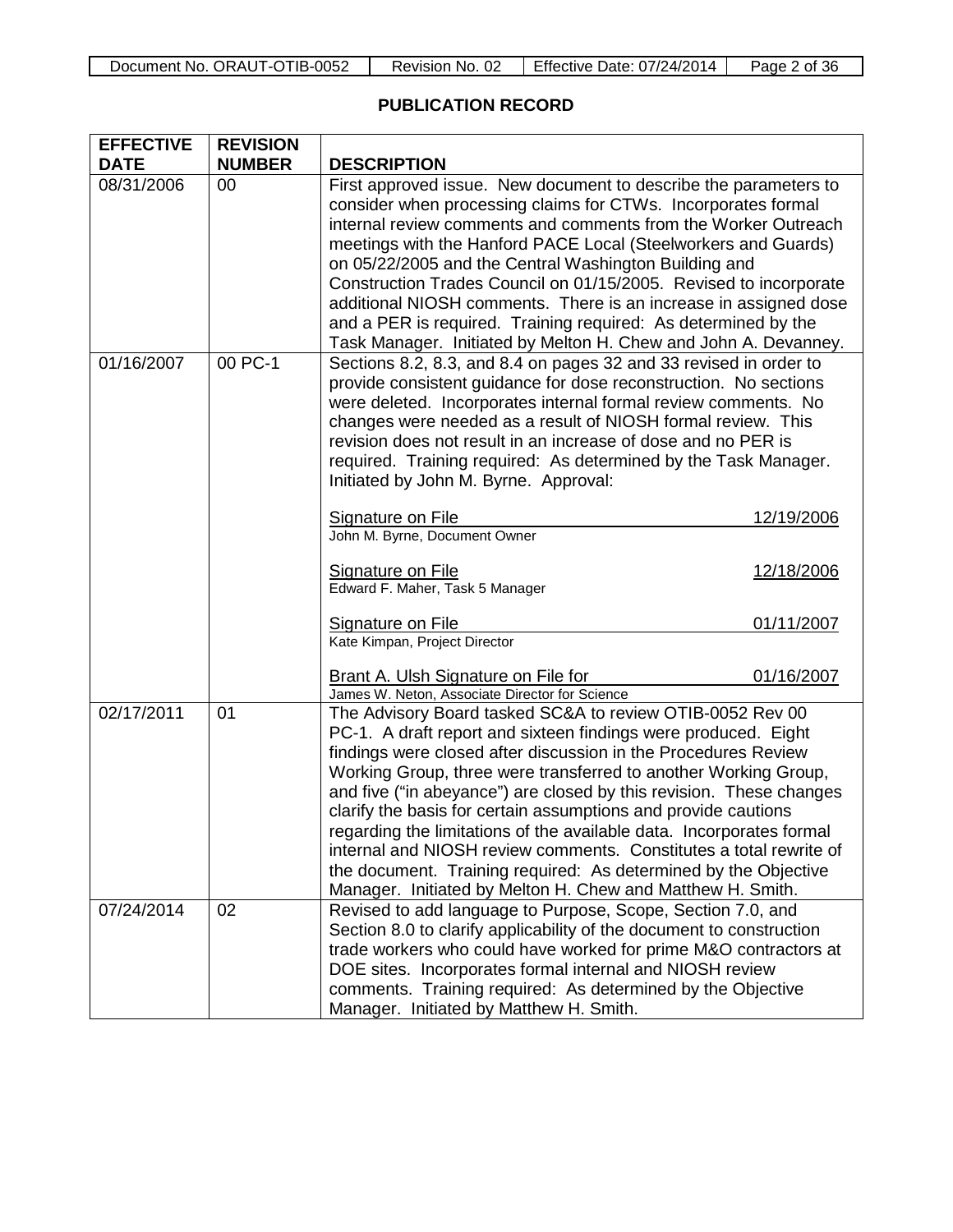# **TABLE OF CONTENTS**

|     | <b>SECTION</b> | <b>TITLE</b>                                                         | <b>PAGE</b> |
|-----|----------------|----------------------------------------------------------------------|-------------|
|     |                |                                                                      |             |
| 1.0 |                |                                                                      |             |
| 2.0 |                |                                                                      |             |
|     |                |                                                                      |             |
| 3.0 | 3.1            |                                                                      |             |
| 4.0 |                |                                                                      |             |
|     | 4.1            |                                                                      |             |
|     | 4.2            |                                                                      |             |
|     | 4.3            |                                                                      |             |
|     | 4.4            |                                                                      |             |
| 5.0 |                |                                                                      |             |
|     | 5.1            |                                                                      |             |
|     | 5.2            |                                                                      |             |
|     | 5.3            |                                                                      |             |
|     | 5.4            |                                                                      |             |
|     | 5.5            |                                                                      |             |
|     | 5.6            |                                                                      |             |
|     | 5.7            |                                                                      |             |
|     | 5.8            |                                                                      |             |
|     | 5.9            |                                                                      |             |
|     | 5.10           |                                                                      |             |
|     | 5.11           |                                                                      |             |
|     | 5.12           |                                                                      |             |
|     | 5.13           |                                                                      |             |
|     | 5.14           |                                                                      |             |
| 6.0 |                |                                                                      |             |
|     | 6.1            |                                                                      |             |
|     | 6.2            |                                                                      |             |
|     | 6.3            |                                                                      |             |
| 7.0 |                |                                                                      |             |
| 8.0 |                |                                                                      |             |
|     | 8.1            |                                                                      |             |
|     | 8.2            | Guidance on the Determination of Penetrating Dose for Unmonitored    |             |
|     | 8.3            | Guidance on the Determination of Nonpenetrating Dose for Unmonitored |             |
|     |                |                                                                      |             |
|     | 8.4            |                                                                      |             |
|     | 8.5            |                                                                      |             |
| 9.0 |                |                                                                      |             |
|     |                |                                                                      |             |
|     |                |                                                                      |             |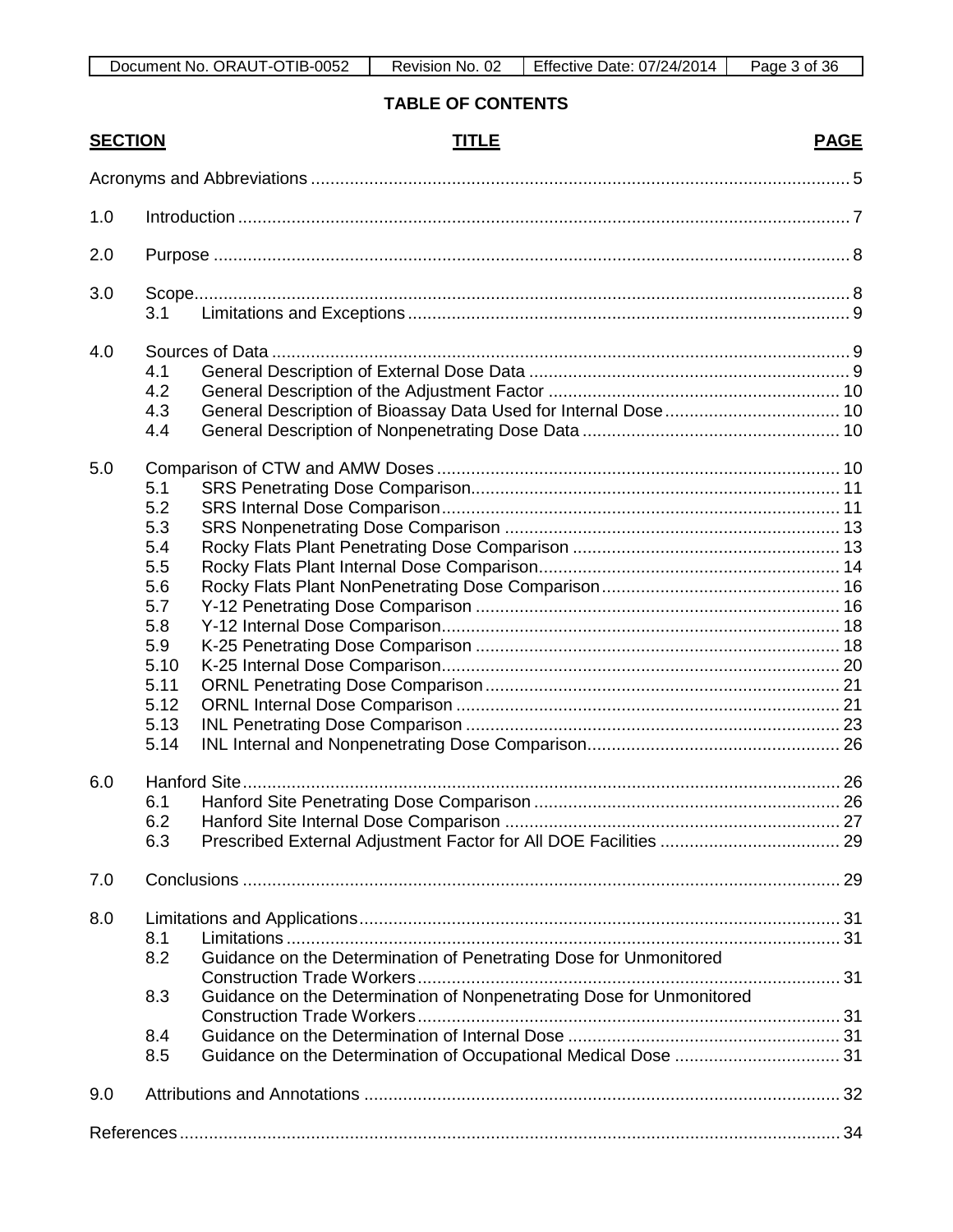# **LIST OF TABLES**

#### **TABLE TITLE PAGE**

| 6-1 Observed ratios and average penetrating dose for CTWs and AMWs at Hanford  28 |  |
|-----------------------------------------------------------------------------------|--|

#### **LIST OF FIGURES**

# **FIGURE TITLE PAGE**

| $5 - 1$  | 95th-percentile annual penetrating dose for CTWs and AMWs for the DOE complex 11     |  |
|----------|--------------------------------------------------------------------------------------|--|
| $5-2$    |                                                                                      |  |
| $5 - 3$  | Results of bioassay samples above the reporting level for randomly selected CTWs and |  |
|          |                                                                                      |  |
| $5-4$    |                                                                                      |  |
| $5-5$    |                                                                                      |  |
| $5-6$    |                                                                                      |  |
| $5 - 7$  |                                                                                      |  |
| $5 - 8$  |                                                                                      |  |
| $5-9$    |                                                                                      |  |
| $5 - 10$ |                                                                                      |  |
| $5 - 11$ |                                                                                      |  |
| $5 - 12$ |                                                                                      |  |
| $5 - 13$ |                                                                                      |  |
| $5 - 14$ |                                                                                      |  |
| $5 - 15$ |                                                                                      |  |
| $5 - 16$ |                                                                                      |  |
| $5 - 17$ |                                                                                      |  |
| $5 - 18$ |                                                                                      |  |
| $5 - 19$ |                                                                                      |  |
| $5 - 20$ |                                                                                      |  |
| $6-1$    |                                                                                      |  |
| $6 - 2$  |                                                                                      |  |
| $6 - 3$  |                                                                                      |  |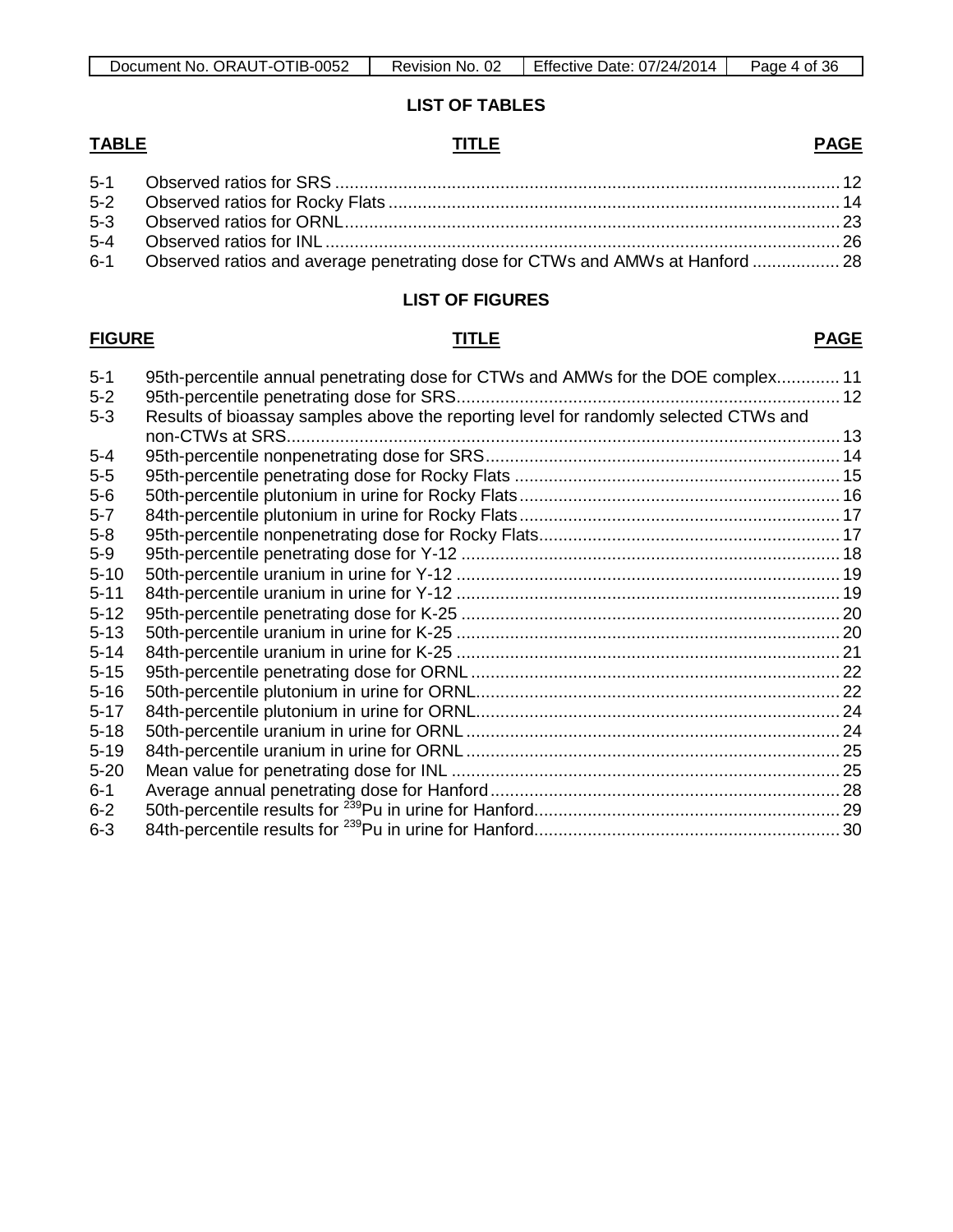| Document No. ORAUT-OTIB-0052 | Revision No. 02 | L Effective Date: 07/24/2014 | Page 5 of 36 |
|------------------------------|-----------------|------------------------------|--------------|
|------------------------------|-----------------|------------------------------|--------------|

 $\mathbf{I}$ 

 $\mathbf{I}$ 

 $\mathbf I$ 

 $\mathbf{I}$ 

 $\mathbf{I}$ 

# **ACRONYMS AND ABBREVIATIONS**

| AEC<br><b>AMW</b>                   | U.S. Atomic Energy Commission<br>all monitored workers                                                              |
|-------------------------------------|---------------------------------------------------------------------------------------------------------------------|
| <b>CER</b><br><b>CTW</b>            | Center for Epidemiologic Research (database)<br>construction trade worker                                           |
| d<br><b>DOE</b><br>dpm              | day<br>U.S. Department of Energy<br>disintegrations per minute                                                      |
| <b>GSD</b>                          | geometric standard deviation                                                                                        |
| <b>HPAREH</b>                       | Health Protection Annual Radiation Exposure History (database)                                                      |
| INL                                 | Idaho National Laboratory                                                                                           |
| M&O<br>mL<br>mrem                   | <b>Management and Operations</b><br>milliliter<br>millirem                                                          |
| <b>NIOSH</b>                        | National Institute for Occupational Safety and Health                                                               |
| ORAU<br><b>ORISE</b><br><b>ORNL</b> | Oak Ridge Associated Universities<br>Oak Ridge Institute for Science and Education<br>Oak Ridge National Laboratory |
| <b>PUREX</b>                        | plutonium-uranium extraction                                                                                        |
| <b>REMS</b><br><b>REX</b>           | Radiation Exposure Monitoring System (database)<br>Radiological Exposure (database)                                 |
| <b>SRS</b>                          | SRDB Ref ID Site Research Database Reference Identification (number)<br>Savannah River Site                         |
| TBD<br>TIB                          | technical basis document<br><b>Technical Information Bulletin</b>                                                   |
| U.S.C.                              | <b>United States Code</b>                                                                                           |
| yr                                  | year                                                                                                                |
| §                                   | section or sections                                                                                                 |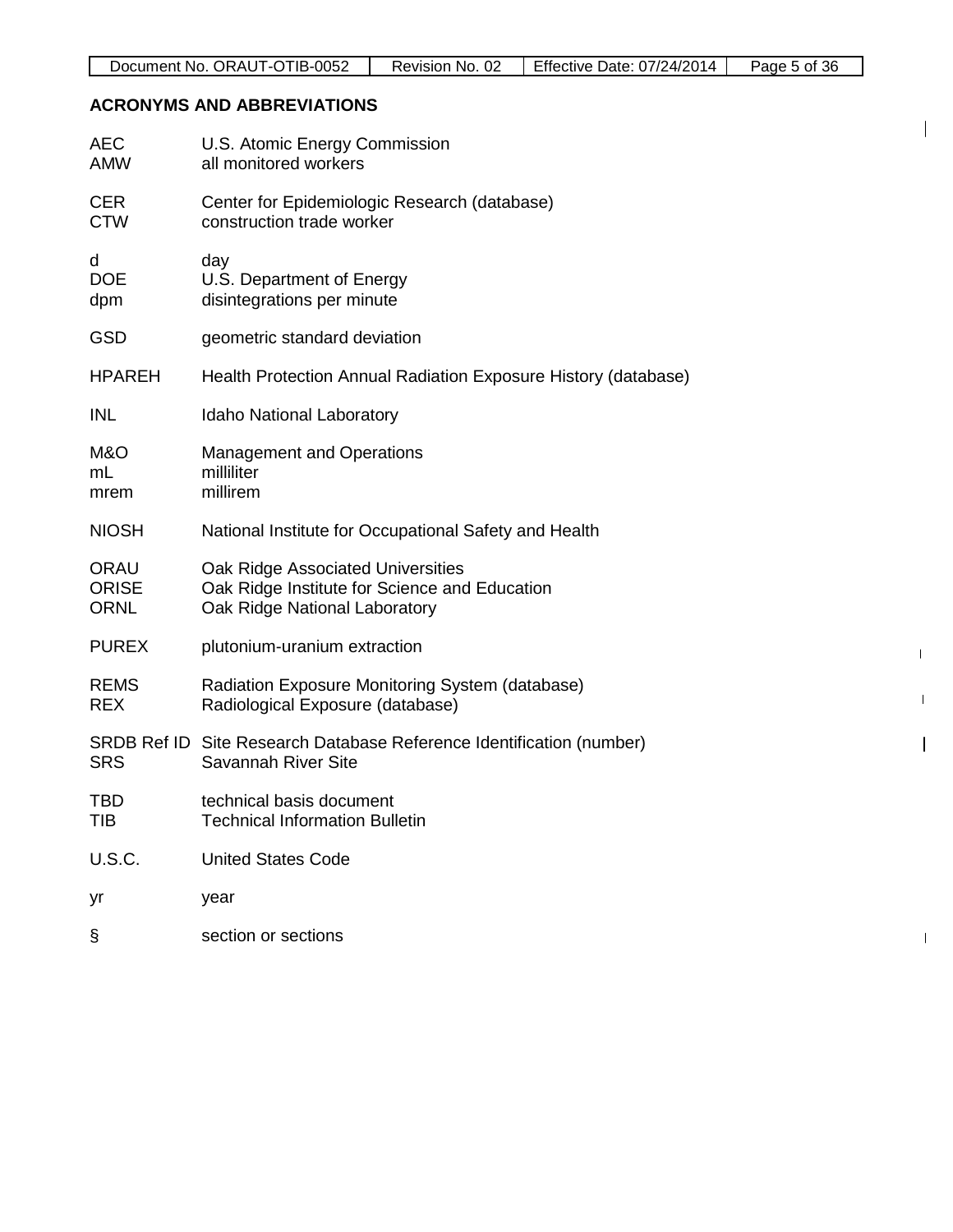| Document No. ORAUT-OTIB-0052 | Revision No. 02 | <b>Effective Date: 07/24/2014</b> | Page 6 of 36 |
|------------------------------|-----------------|-----------------------------------|--------------|
|                              |                 |                                   |              |

## **EXECUTIVE SUMMARY**

This document provides guidance for performing dose reconstructions for unmonitored construction trade workers (CTWs).

An investigation of the U.S. Department of Energy (DOE) complex was conducted to determine the ratio of the external and internal annual doses received by CTWs to those received by all other monitored workers (AMWs). In general, it was found that for the DOE complex the internal and external annual doses received by the CTWs were usually bounded by those received by the AMWs. Examination of the individual DOE sites indicated that in some instances, at some sites, the external annual doses received by the CTWs exceeded those of AMWs. In these instances, the observed ratios of CTW-to-AMW external doses were further examined. This resulted in the development of a favorable to claimant adjustment factor of 1.4, which will be applied by dose reconstructors to all unmonitored CTWs throughout the DOE complex. Guidance is provided for dose reconstructors on the use of this adjustment factor.

Examination of the individual DOE sites for internal dose indicated that only the Hanford Site required adjustment. For the Hanford Site, the intake rates in the Hanford coworker study should be multiplied by a factor of 2. Guidance is provided for dose reconstructors on the determination of internal dose.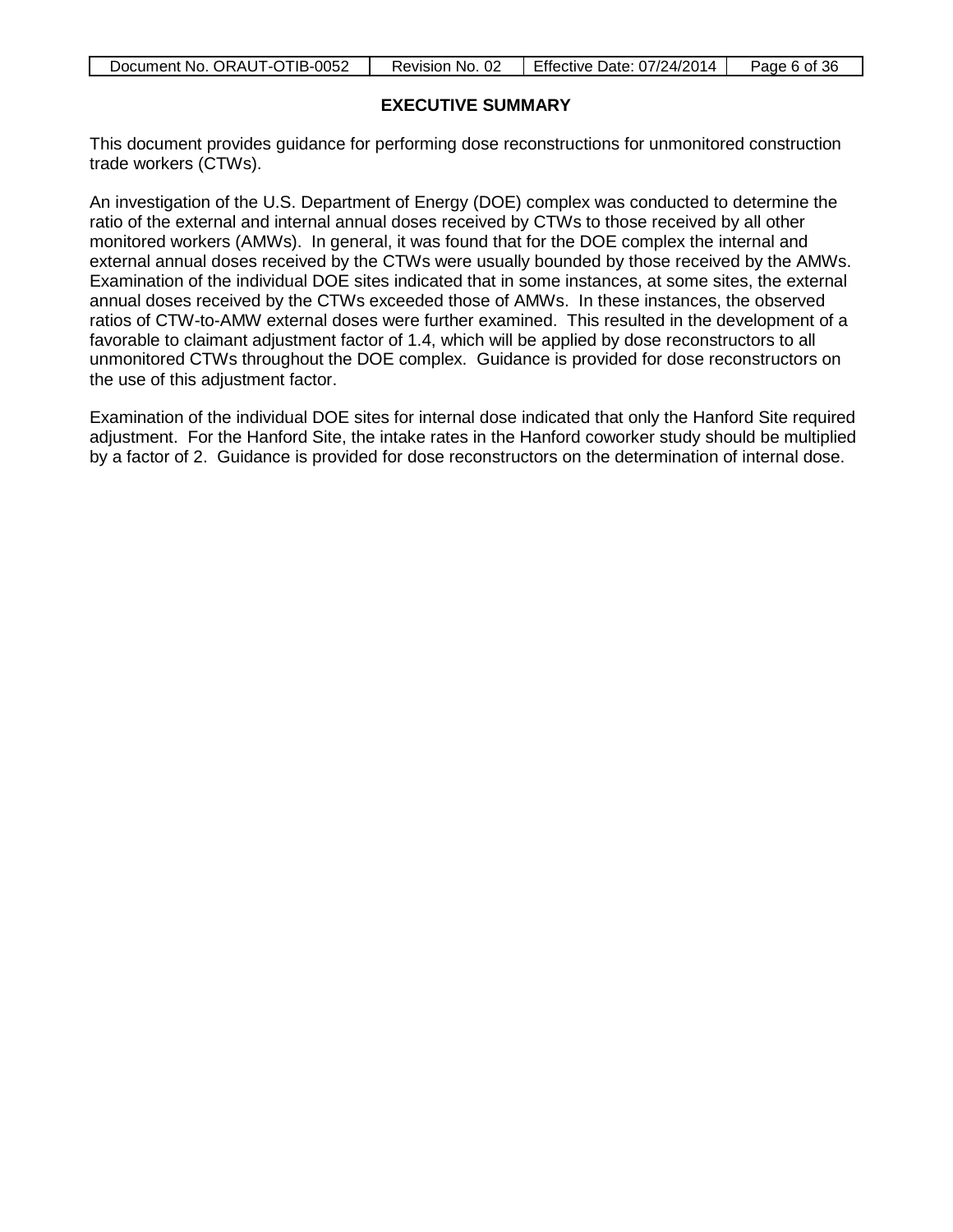| Document No. ORAUT-OTIB-0052 | Revision No. 02 | Effective Date: 07/24/2014 | Page 7 of 36 |
|------------------------------|-----------------|----------------------------|--------------|
|                              |                 |                            |              |

#### **1.0 INTRODUCTION**

Technical information bulletins (TIBs) are not official determinations made by the National Institute for Occupational Safety and Health (NIOSH) but are rather general working documents that provide historical background information and guidance to assist in the preparation of dose reconstructions at particular sites or categories of sites. They will be revised in the event additional relevant information is obtained about the affected site(s). TIBs may be used to assist NIOSH staff in the completion of individual dose reconstructions.

In this document, the word "facility" is used as a general term for an area, building, or group of buildings that served a specific purpose at a site. It does not necessarily connote an "atomic weapons employer facility" or a "Department of Energy (DOE) facility" as defined in the Energy Employees Occupational Illness Compensation Program Act of 2000 [42 U.S.C. § 7384l(5) and (12)].

This document presents information that compares doses received by monitored CTWs to doses received by AMWs. For the purposes of this document CTWs may include, but are not limited to, laborers, mechanics, masons, carpenters, electricians, painters, pipefitters, insulators, boilermakers, sheet-metal workers, operating engineers, and iron workers.

For the initial comparison on CTW and AMW doses, five DOE sites were selected to represent the DOE complex as a whole. These sites [Rocky Flats Plant, Savannah River Site (SRS), Y-12, K-25, and Oak Ridge National Laboratory (ORNL)] represent the full spectrum of work (plutonium and uranium processing, reactor operations, weapons production, and research laboratory operations) associated with DOE facilities. Using external dosimetry data from these sites, an investigation and comparison was made to determine the relationship between the annual external doses received by CTWs and those received by AMWs at the 95th percentile. The annual external doses for CTWs are represented by more than 200,000 histories, while those for AMWs are represented by more than 1,000,000 histories. The investigation showed that for 1943 to 2005 the annual external doses to CTWs were typically bounded by the doses to AMWs. In a more detailed comparison, seven individual DOE sites were examined to determine if, at any time, the external dose to CTWs exceeded that to AMWs. There were instances where external doses to CTWs exceeded those to AMWs. This document presents the data that support the use of an adjustment factor to account for instances when CTWs received higher doses.

As part of the more detailed comparison mentioned above, six of the DOE sites were analyzed to determine if, at any time, the bioassay results for CTWs exceeded those of AMWs. It was concluded that no adjustment factors were needed for internal dose with the exception of the Hanford Site (see Section 8.4).

For new facility construction, most CTWs were unmonitored because no radioactive material would be installed until after the facility was commissioned. However, modifications or major maintenance of existing facilities could have involved exposure to radioactive materials and would require monitoring of some CTWs.

Radiation safety regulations [e.g., U.S. Atomic Energy Commission (AEC) Manual-0524 (AEC 1968)] dating back to the 1950s required all personnel working in a radiation area to wear a gammameasuring film badge. At some sites, such as the Nevada Test Site, all personnel entering the site were required to wear a gamma-measuring film badge in conjunction with their security badge (DOE 1961). As a consequence, all persons, including CTWs, working in a radiation area were routinely monitored for exposure to external radiation. In most instances, CTWs were not routinely included in the bioassay program of the site. However, CTWs were included in the bioassay program if they were suspected of having experienced a radioactive material intake.

 $\overline{\phantom{a}}$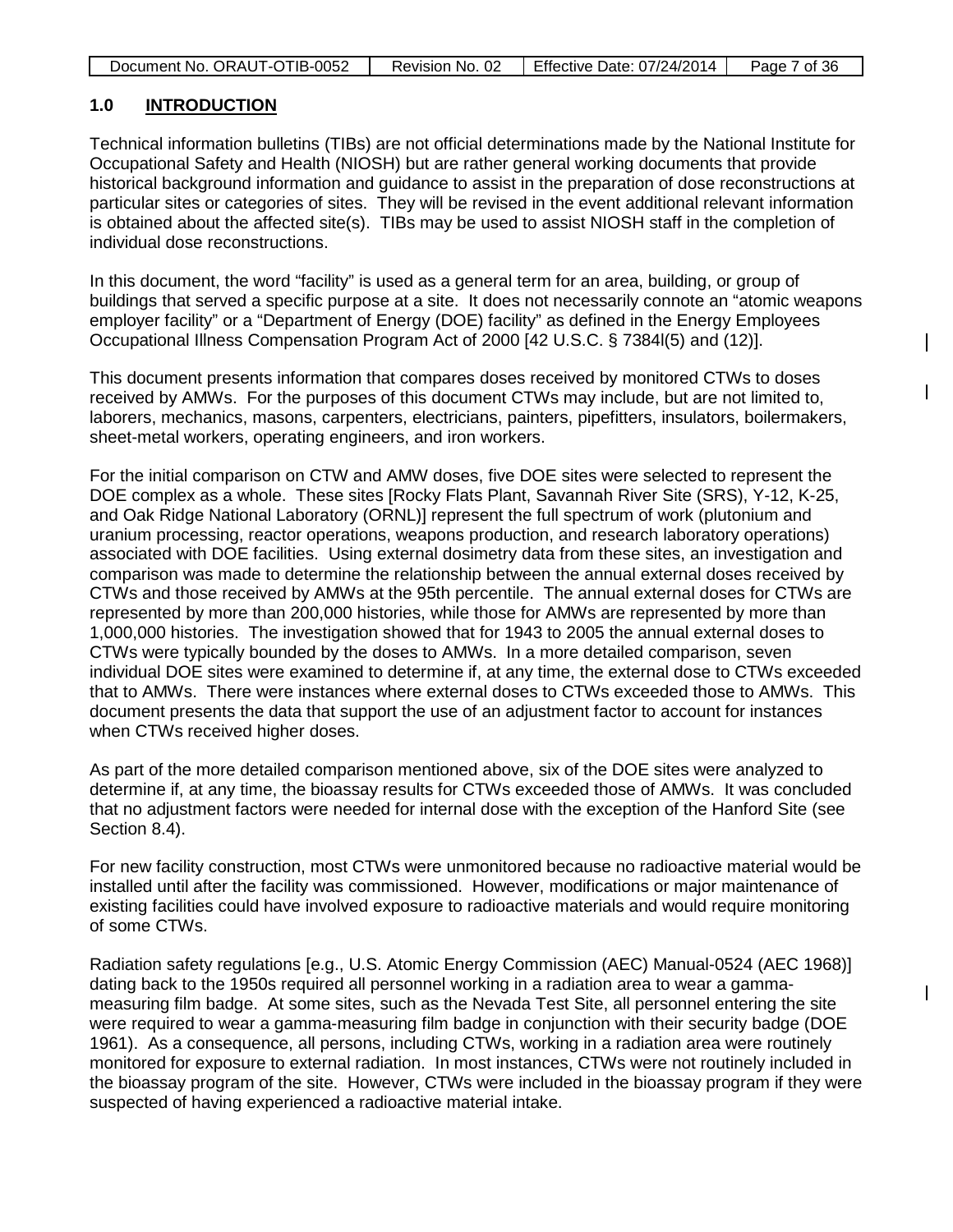| Document No. ORAUT-OTIB-0052 | Revision No. 02 | Effective Date: 07/24/2014 | Page 8 of 36 |
|------------------------------|-----------------|----------------------------|--------------|

While safety regulations and facility-specific radiation protection practices required monitoring of radiation workers, it is recognized that under some circumstances some CTWs at a facility might not have been fully covered or monitored by the radiation protection programs at a site, regardless of whether they were employed by the management and operations (M&O) contractor or a construction subcontractor. The reasons for partial or altered monitoring of CTWs varied from facility to facility on a site, but it was not uncommon to have minimal or alternative monitoring in place during the construction of new facilities that were separate from existing facilities. Further, there are instances in which a CTW's dose records might be incomplete or unavailable. In such cases, the ability to perform a dose reconstruction for that CTW is limited by a lack of claimant-specific information and data, so the claimant is categorized as an unmonitored CTW. During the development of this TIB, there was a consistent effort to identify CTWs who were monitored regardless of whether they were employed by the M&O contractor or a subcontractor. This document provides the basis and guidance for performing dose reconstructions for unmonitored CTWs.

Although there are limitations and conditions on the data sets used in this TIB, it is possible to separate and compare the external and internal doses received by CTWs and AMWs at a site. These comparisons are provided graphically in this TIB. From these comparisons, which are presented for sites that had differing missions, operations, facilities, and radioactive source terms, the relationship between doses received by CTWs and AMWs becomes evident. Specifically, the comparisons demonstrate that, with some important exceptions and conditions, the doses received by the monitored CTWs were typically bounded by the doses received by AMWs on the same site. To account for instances in which unmonitored CTWs might have received higher doses than other monitored workers, the need for an adjustment factor was identified. The adjustment factor provides a dose reconstruction method that is favorable to claimants who have been categorized as unmonitored CTWs.

# **2.0 PURPOSE**

This document provides guidance for performing dose reconstructions for unmonitored CTWs. For the purpose of this document, unmonitored CTWs are defined as workers who worked on site at any time in the site's history and might have been employed by the M&O contractor at any DOE site. These unmonitored CTWs may include, but are not limited to, laborers, mechanics, masons, carpenters, electricians, painters, pipefitters, insulators, boilermakers, sheet-metal workers, operating engineers, and ironworkers who were employed by subcontractors or worked directly for the M&O contractor at any DOE site. These workers might have been brought on site by subcontractors to do construction work, but might not have been covered under the site's radiological protection program. It should be noted that, in some instances, the prime contractor is not necessarily the M&O contractor. For example, in the late 1980s at the Hanford Site, the M&O contractor in the 100 Area was Westinghouse Hanford Company while the prime contractor was Kaiser Engineering Hanford.

### **3.0 SCOPE**

The guidance in this TIB is limited to dose reconstruction for unmonitored CTWs who:

- 1. Were employed by subcontractors or worked directly for the prime M&O contractor at any DOE site. These workers might have been brought on site by subcontractors or the prime M&O contractor to do construction work, but might not have been covered under the site's radiological protection program.
- 2. Worked at any time in the site's history.
- 3. Do not have a complete exposure history such as that for external exposure; had no external monitoring at all or there were gaps of at least a year in their external monitoring or for internal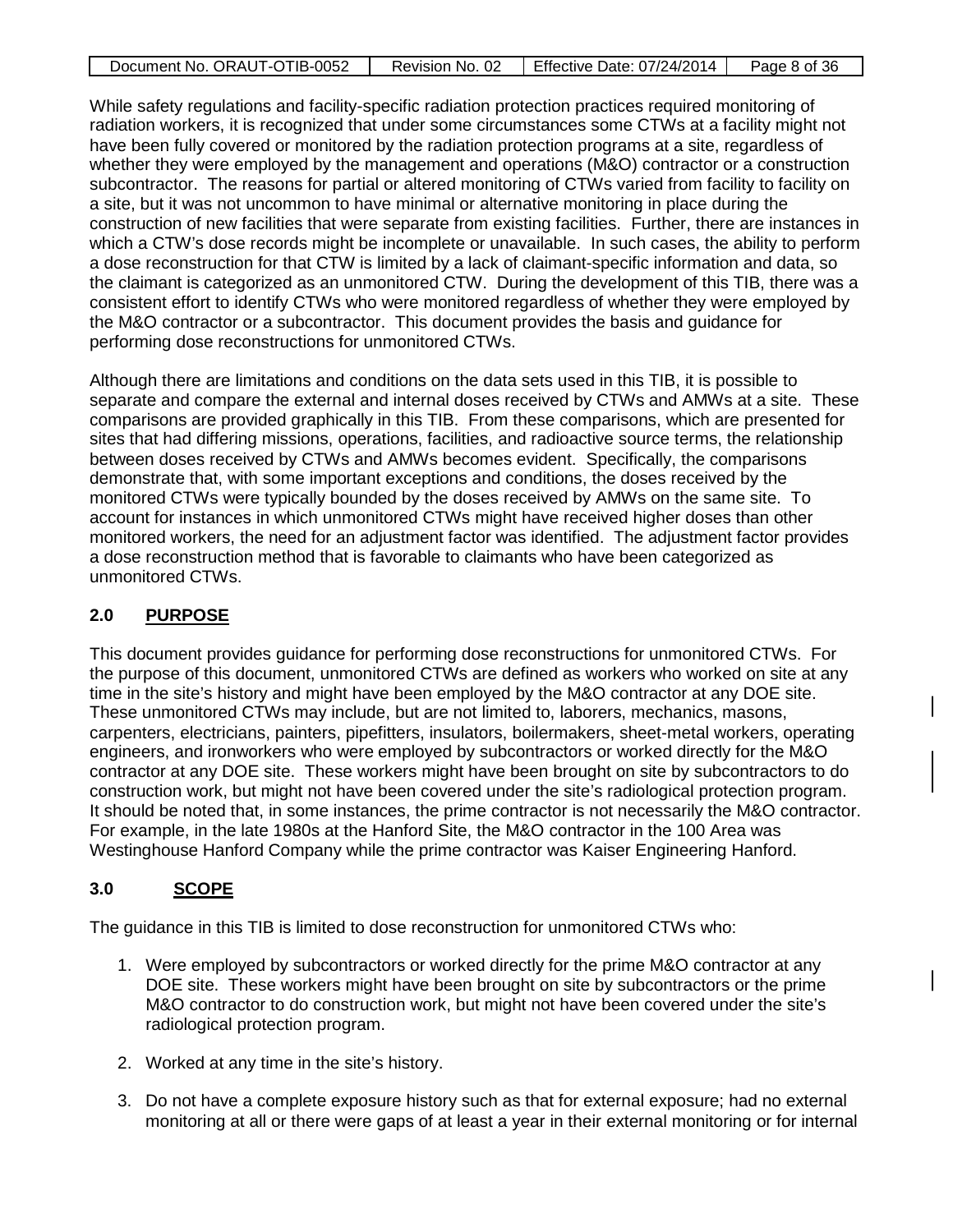| Document No. ORAUT-OTIB-0052 | Revision No. 02 | Effective Date: 07/24/2014 | Page 9 of 36 |
|------------------------------|-----------------|----------------------------|--------------|
|                              |                 |                            |              |

exposure; had no internal monitoring at all; or the monitoring they had was inadequate to bound their potential exposure.

#### **3.1 LIMITATIONS AND EXCEPTIONS**

Analysis and recommendations in this document are based on data that were readily available, and abundant enough to enable statistically significant comparisons. As a consequence, there could be unusual cases in which the recommendations of this document do not apply. Intakes of less common radionuclides, those other than uranium or plutonium, are not assessed. Refer to the site technical basis document (TBD) for information about less common radionuclides [1].

External dose to SRS pipefitters who were unmonitored and employed for a limited duration between 1972 and 1974 or between 1990 and 1998 might be underestimated slightly. See ORAUT-OTIB-0020 (ORAUT 2011a) for additional guidance.

 $\mathbf{I}$ 

#### **4.0 SOURCES OF DATA**

Many sources of data were used to develop this document. These included databases, such as the Comprehensive Epidemiologic Data Resource, the Center for Epidemiologic Research (CER), the Radiation Exposure Monitoring System (REMS), and the SRS Health Protection Annual Radiation Exposure History (HPAREH), as well as annual reports based on U.S. Atomic Energy Commission (AEC) Form 190 (e.g., Helmberg 1974).

The quality, usability, and accessibility of the data varied, making a standardized comparison among sites difficult. For example, some data are available in a modern database as official records while others are available only as summaries in centralized compilations. Some data have rigorously characterized parametric descriptions, while others are described only by a mean value. At some sites, the AMW group includes the CTWs. At others, it does not. Some site comparisons are made using data that have been corrected for external missed dose, while others are made without that correction. The analysis method was appropriately adapted to the differences in data, but in all cases the comparisons are consistent for each site. The outcome of a specific comparison might have been affected by these differences, but only negligibly in the context of the threshold for adjustment described in Section 4.2 [2].

During the review and query of the databases, there was a consistent effort to identify all CTWs regardless of whether they were employed by the M&O contractor or a subcontractor.

Because the source and degree of data specificity varied among the DOE sites, a brief description of the source and treatment of data associated with each site is provided.

#### **4.1 GENERAL DESCRIPTION OF EXTERNAL DOSE DATA**

External dose data represent the most widely available dosimetry data for radiation workers. Very large and well-defined external dosimetry databases exist for most DOE facilities. A number of the databases cover or contain data from the entire history of a site.

Data for penetrating dose are contained in various databases, some of which have more detail than others. Data for AMWs and CTWs are reported for SRS, Y-12, ORNL, K-25, Hanford Site, Idaho National Laboratory (INL), and Rocky Flats Plant. However, only the arithmetic mean of the annual external dose is available for INL and Hanford.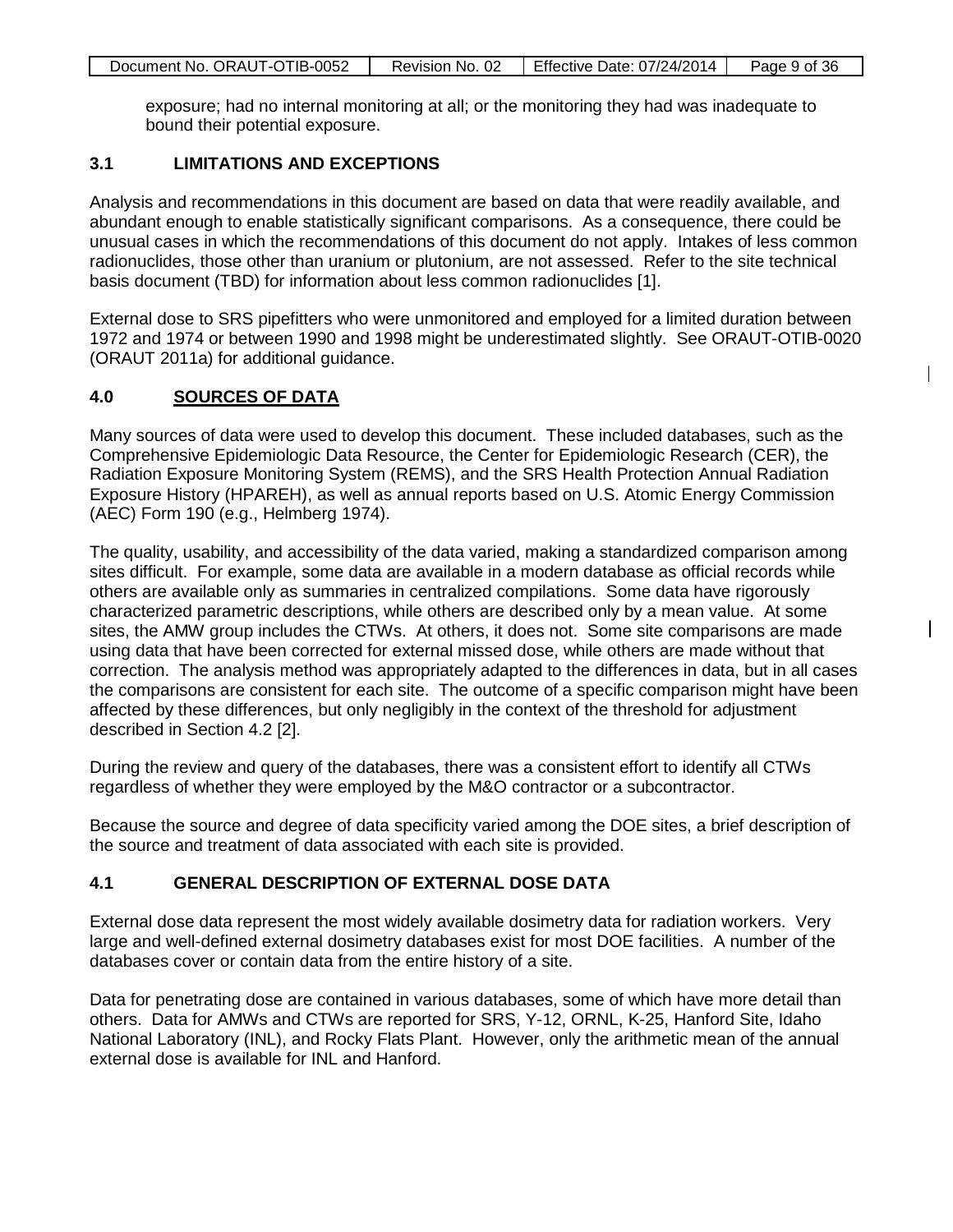| Document No. ORAUT-OTIB-0052 | Revision No. 02 | Effective Date: 07/24/2014 | Page 10 of 36 |
|------------------------------|-----------------|----------------------------|---------------|
|------------------------------|-----------------|----------------------------|---------------|

# **4.2 GENERAL DESCRIPTION OF THE ADJUSTMENT FACTOR**

The need for an adjustment factor is considered when the annual external penetrating dose for CTWs exceeds that for AMWs. If the observed ratio of the annual external penetrating dose for CTWs to that of AMWs is less than 1.2, the observed ratios were not included in the site-specific tables. The value of 1.2 is based on the characteristics of the dosimeter systems and their ability to measure dose (NRC 1989).

The adjustment factor addresses instances in which the annual external penetrating dose for CTWs exceeded that for AMWs. Because data from all sites in the DOE complex were not readily available for analysis and inclusion in this TIB, a prescribed DOE complex-wide adjustment factor is developed and described in Section 7.1.

# **4.3 GENERAL DESCRIPTION OF BIOASSAY DATA USED FOR INTERNAL DOSE**

Bioassay data are available to cover the majority of large DOE sites. Bioassay programs are typically based on the need to monitor individuals or groups who had a recognized potential for intake of radioactive material. As a consequence, bioassay sampling programs or internal dose monitoring practices are more highly focused and applied more selectively to a smaller group of workers than external monitoring programs. In most instances, CTWs were not included in the routine bioassay program of the site. However, CTWs were regularly included in the bioassay program if they were suspected of having experienced a radioactive material intake.

# **4.4 GENERAL DESCRIPTION OF NONPENETRATING DOSE DATA**

Nonpenetrating dose data for CTWs and AMWs were available only for the SRS and Rocky Flats Plant.

# **5.0 COMPARISON OF CTW AND AMW DOSES**

Five major DOE sites (SRS, Rocky Flats, Y-12, K-25, and ORNL) were selected to represent the DOE complex in an investigation to determine the relationship between the external annual doses received by CTWs and AMWs at the 95th percentile. These sites were selected because they represent a spectrum of DOE sites where major construction activities took place. More than 215,000 histories for CTWs and more than 1,000,000 histories for AMWs were examined. Figure 5-1 is a composite graph of the sites and shows the annual external penetrating dose for the period from 1943 through 2005. With the exception of 1955, Figure 5-1 shows that the external annual dose received by CTWs is well bounded by that received by AMWs. In 1955, the external annual dose received by CTWs exceeded that received by AMWs by approximately 20%. Based on this observation, seven sites were examined individually to determine if, at any time, the external or internal dose to CTWs exceeded the dose to AMWs. The seven sites included SRS, Rocky Flats, Y-12, K-25, ORNL, INL, and Hanford. Hanford and INL were not included with the initial five DOE sites because the dosimetry data available for them addressed only the mean of the external dose as opposed to the 95th percentile.

As indicated in Figure 5-1, doses to CTWs occasionally exceeded doses to AMWs in the 1980s and later. A review of the data used in the figure indicated that these exceedances are an artifact caused by a large number of AMWs with no measured dose. The large number of AMWs with no measured dose led to a smaller value for the 95th-percentile annual dose, making the 95th-percentile annual dose for CTWs comparatively larger.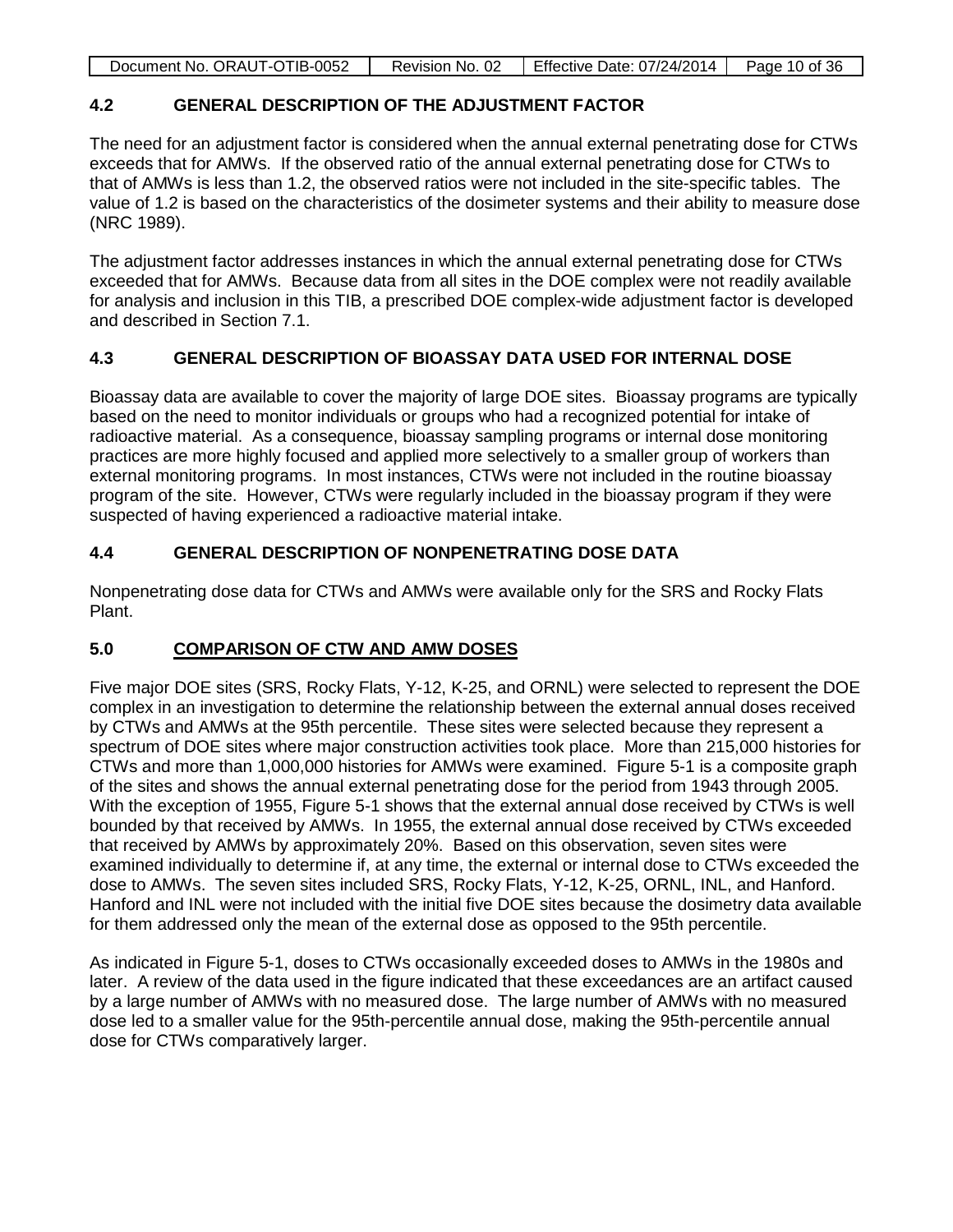



# **5.1 SRS PENETRATING DOSE COMPARISON**

Information for the period from 1953 through 1999 concerning penetrating doses for SRS CTWs is contained in the onsite personnel dosimetry database, HPAREH. The dosimetry data for the SRS CTWs in the HPAREH database are identified as Payroll 4 (ROLL 4). This information is subdivided to identify specific construction trades. However, some trades were not represented or represented only a few individuals. As a consequence, conclusions for the period from 1953 through 1999 are based only from ROLL 4 data as a whole.

Dosimetry data include annual deep doses (i.e., external photon radiation) and annual shallow doses (i.e., penetrating photons plus nonpenetrating radiation). Summary statistics in this document do not extend after 1999 because, at the time the information supporting this document was collected, sufficient data beyond that year were not available. Figure 5-2 shows the 95th-percentile penetrating dose for SRS.

The usefulness of data from other sources besides HPAREH was evaluated. The Fayerweather database contains some data before 1960 that are not in HPAREH. S. Cohen & Associates compared reconstructed doses using the HPAREH and Fayerweather data and concluded that the average and 95th-percentile doses are higher when the HPAREH data are used (SC&A 2007). This provides some assurance that the workers in the Fayerweather database are adequately represented by those in the HPAREH database and the analysis is favorable to the CTW claimant [3].

Table 5-1 lists the observed ratios that are greater than 1.2 for CTWs and AMWs at SRS.

### **5.2 SRS INTERNAL DOSE COMPARISON**

For the SRS, during the development of this OTIB, no coworker study has been published. During the development of this TIB, bioassay data were not available electronically before about 1990 and were stored both on and off the site in paper files and on microfiche. A random sample of records stored on the site was obtained for workers with a nonzero external dose recorded in the HPAREH database.

Equal number of records for CTWs and other workers were requested for individuals employed from 1955 through 2000. CTWs were identified as ROLL 4 in the HPAREH database.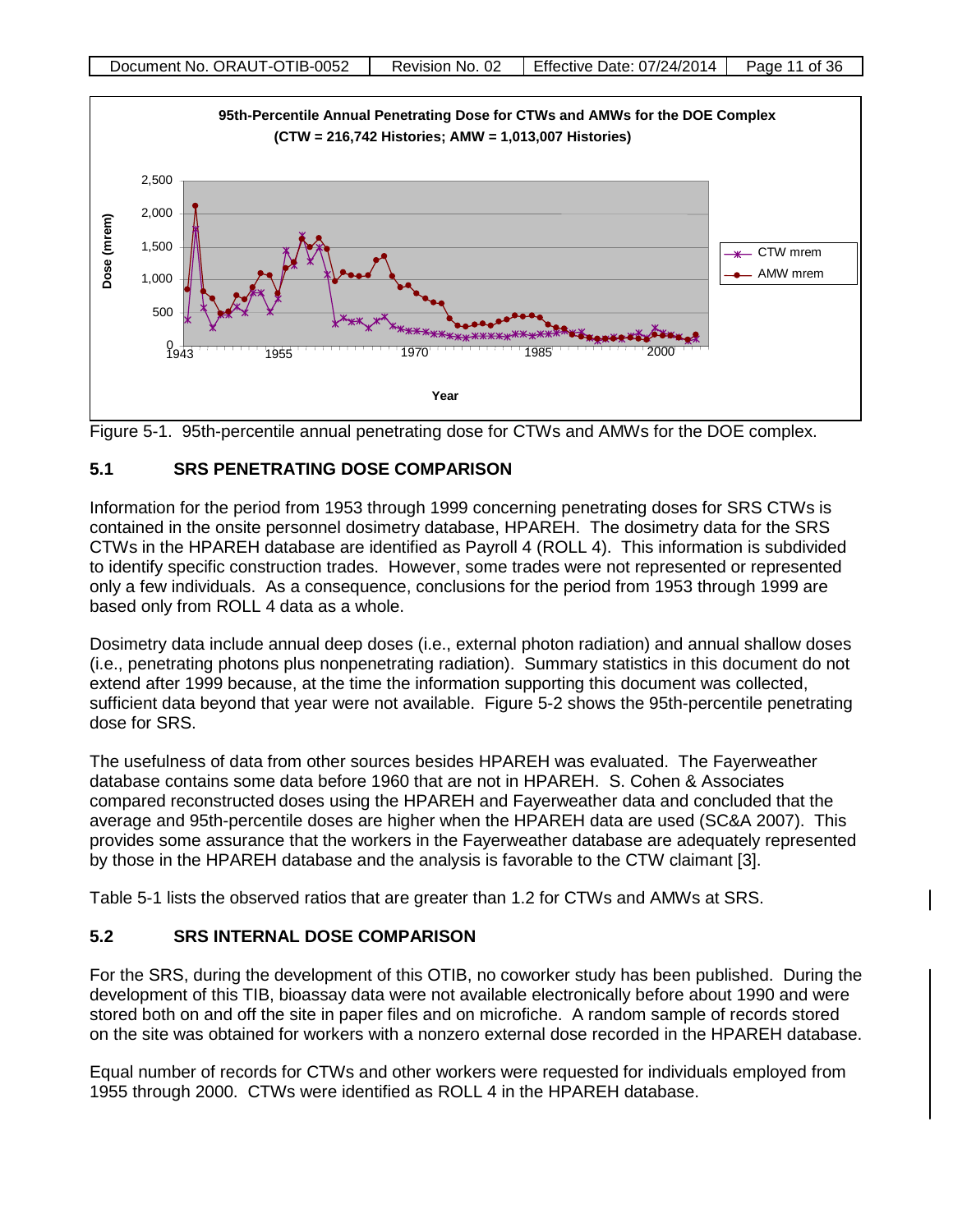

Figure 5-2. 95th-percentile penetrating dose for SRS.

|      | <b>CTWs</b>   |                    |             |               |             |                  |                 |
|------|---------------|--------------------|-------------|---------------|-------------|------------------|-----------------|
|      |               | <b>Number with</b> | 95th-       |               | Number with | 95 <sub>th</sub> | <b>Observed</b> |
|      | <b>Number</b> | measurable         | percentile  | <b>Number</b> | measurable  | percentile       | ratios          |
| Year | monitored     | dose               | dose (mrem) | monitored     | dose        | dose (mrem)      | (CTWs/AMWs)     |
| 1962 | 259           | 236                | 1,696       | 3,371         | 3,101       | 1,337            | 1.3             |
| 1989 | 2.408         | 1.818              | 218         | 15,517        | 8.749       | 170              | 1.3             |
| 1990 | 2,440         | 1,567              | 190         | 18,494        | 8,503       | 150              | 1.3             |
| 1991 | 2,202         | 1,104              | 120         | 18,630        | 6,468       | 85               | 1.4             |
| 1992 | 1,902         | 792                | 95          | 17,780        | 5,016       | 70               | 1.4             |
| 1997 | 949           | 317                | 83          | 11,344        | 2,410       | 55               | 1.5             |
| 1998 | 870           | 280                | 71          | 10,750        | 2,210       | 54               | 1.3             |
| 1999 | 785           | 240                | 62          | 10,365        | 2,159       | 49               | 1.3             |

| Table 5-1. Observed ratios for SRS. |
|-------------------------------------|
|-------------------------------------|

This sampling produced a data set containing approximately 1,830 plutonium-in-urine measurements, one-third of which represented CTWs. According to ORAUT (2005a), before 1981 (1988 for special samples), the total activity from alpha-emitting isotopes was used to report the amount of plutonium in urine, whereas <sup>238</sup>Pu and <sup>239+240</sup>Pu results were reported separately from 1981 to the present. Because this comparison is of the relative activities in the samples, no adjustments were made. All results were normalized to 1,400-mL sample size. Results for employees with multiple bioassay samples in the same year following a significant intake were removed prior to plotting. This was done so as not to bias the results for more typical workers. However, results less than 10 dpm/1,400 mL were retained even if there were other samples collected in the same year. Results for three non-CTWs and one CTW were removed using this method.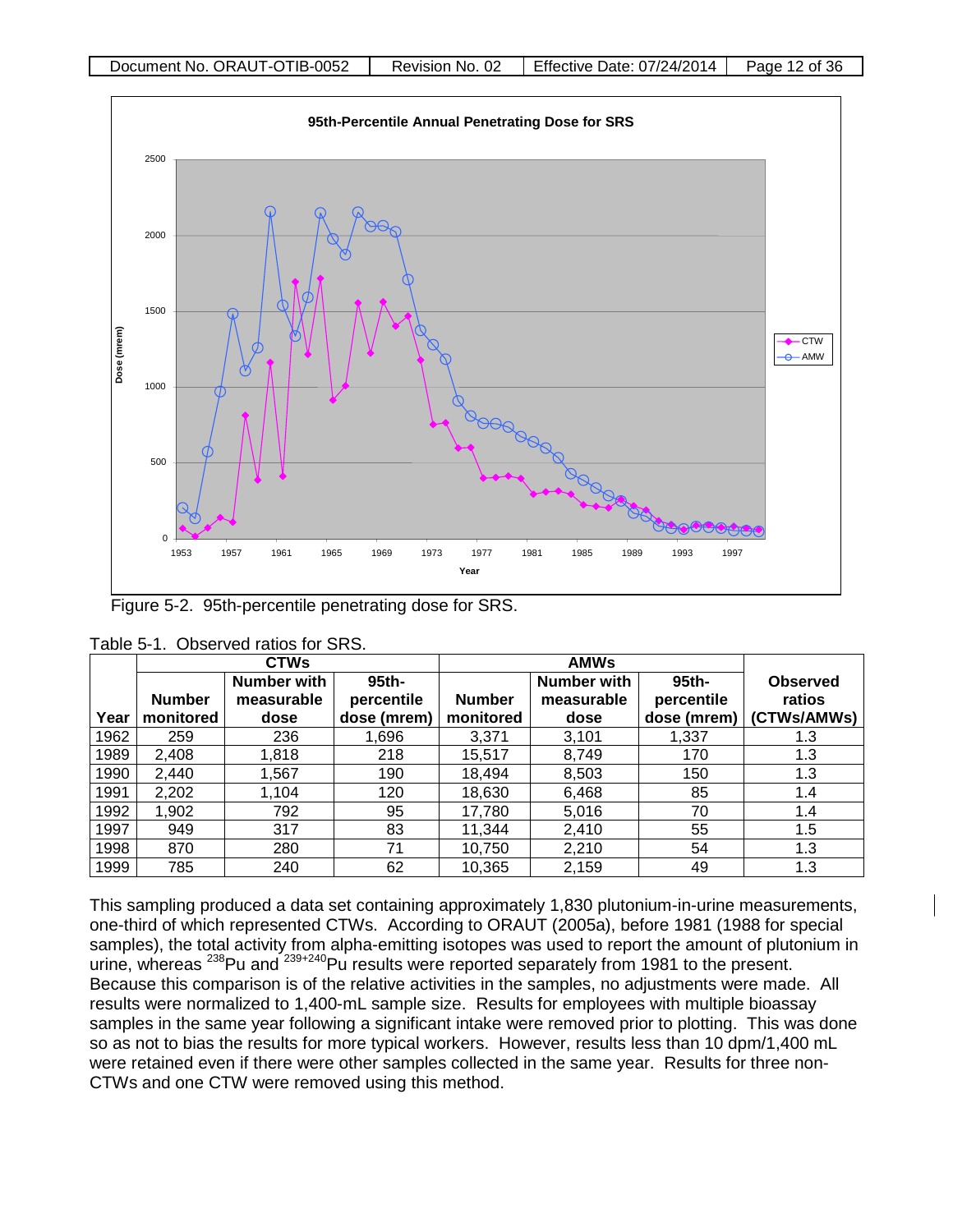| Document No. ORAUT-OTIB-0052 | Revision No. 02 | Effective Date: 07/24/2014 | Page 13 of 36 |
|------------------------------|-----------------|----------------------------|---------------|
|                              |                 |                            |               |

For non-CTWs, 93% of the results were below the reporting level, while for CTWs, 97% of the results were below the reporting level. Only results greater than the reporting level are plotted in Figure 5-3. Due to the limited amount of data greater than the reporting level in any given period, no attempt was



Figure 5-3. Results of bioassay samples above the reporting level for randomly selected CTWs and non-CTWs at SRS.

made to calculate 50th-percentile values. Figure 5-3 includes the typical reporting level estimated by a visual inspection of the various periods for comparison. This plot shows that non-CTWs were more likely to have results above the reporting level and more likely to have higher results than CTWs.

# **5.3 SRS NONPENETRATING DOSE COMPARISON**

As mentioned in Section 5.1, information for the period from 1953 through 1999 on nonpenetrating doses for SRS AMWs and CTWs is contained in the onsite personnel dosimetry database, HPAREH. The dosimetry data for the SRS CTWs are identified as Payroll 4 (ROLL 4) in the database.

The results for the 95th-percentile annual nonpenetrating doses appear in Figure 5-4. As is evident, the annual nonpenetrating dose received by the monitored CTWs is adequately bounded by the dose received by AMWs at the SRS.

 $\mathbf{I}$ 

# **5.4 ROCKY FLATS PLANT PENETRATING DOSE COMPARISON**

Construction worker data for the Rocky Flats Plant was obtained from the HIS-20 ( $\text{TM}$  CANBERRA) database. This database was the Plant's last dosimetry data tracking system and contains dosimeter results from the entire Plant history. The CTW data set consisted of workers with the company names "Kaiser-Hill Company, L.L.C." (if the department field contained "construct"), "Kaiser-Hill RFETS\10389" (if the department field contained "construct"), "Swinerton & Walberg Company," and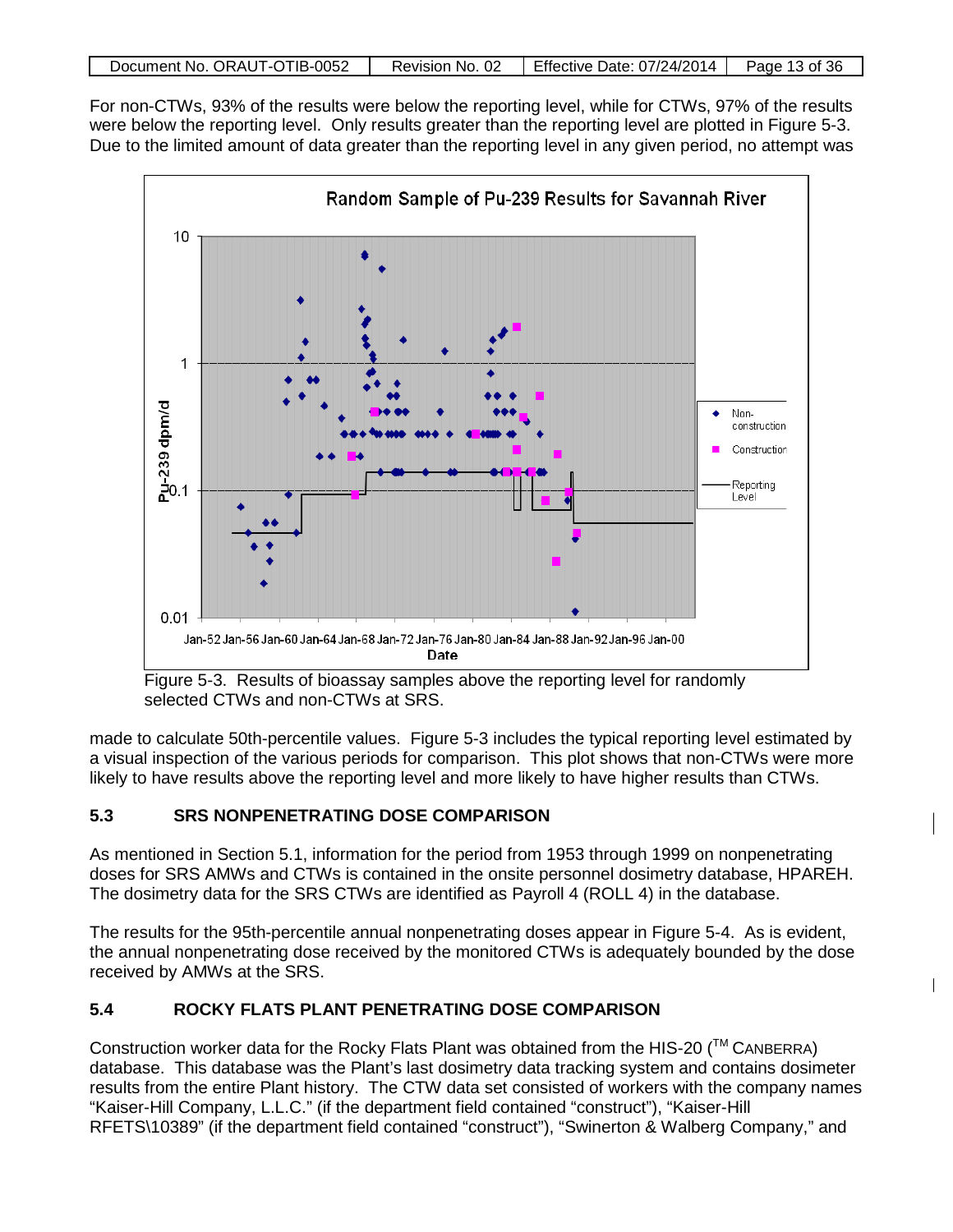

Figure 5-4. 95th-percentile nonpenetrating dose for SRS.

"J. A. Jones Construction\3893." The latter two companies were the construction contractors for most of the Plant's history.

Figure 5-5 shows the annual penetrating doses for monitored CTWs and AMWs for the period 1955 through 2005.

 $\mathbf{I}$ 

Table 5-2 lists the observed ratios that are greater than 1.2 for CTWs and AMWs at Rocky Flats.

|      | <b>CTWs</b>   |                    |             |               | <b>Observed</b> |             |               |
|------|---------------|--------------------|-------------|---------------|-----------------|-------------|---------------|
|      |               | <b>Number with</b> | 95th-       |               | Number with     | 95th-       | ratios        |
|      | <b>Number</b> | measurable         | percentile  | <b>Number</b> | measurable      | percentile  | (CTWs/        |
| Year | monitored     | dose               | dose (mrem) | monitored     | dose            | dose (mrem) | AMWs)         |
| 1991 | 386           | 340                | 755         | 5,641         | 4,951           | 337         | $2.2^{\circ}$ |
| 1994 | 147           | 96                 | 242         | 4,839         | 3,198           | 179         | $1.4^{\circ}$ |
| 1995 | 138           | 88                 | 455         | 4,130         | 2,502           | 200         | 2.3           |
| 1996 | 109           | 95                 | 393         | 3,454         | 2,761           | 274         | $1.4^{\circ}$ |
| 1998 | 265           | 218                | 592         | 3.470         | 2,036           | 275         | 2.2           |
| 1999 | 197           | 151                | 359         | 3,655         | 2,138           | 192         | 1.9           |
| 2000 | 175           | 110                | 278         | 3,576         | 1,256           | 164         | 1.7           |
| 2001 | 185           | 108                | 202         | 3,443         | 1,518           | 160         | 1.3           |

Table 5-2. Observed ratios for Rocky Flats.

# **5.5 ROCKY FLATS PLANT INTERNAL DOSE COMPARISON**

CTW data for Rocky Flats internal dose comparison was obtained from the HIS-20 database. Two sets of data containing urine results for the entire history of the Plant were drawn from the database. The first data set consisted of workers with the company names "EG&G Rocky Flats Plant" and "Kaiser-Hill Company, L.L.C." (if the department field did not contain "construct"), "Kaiser-Hill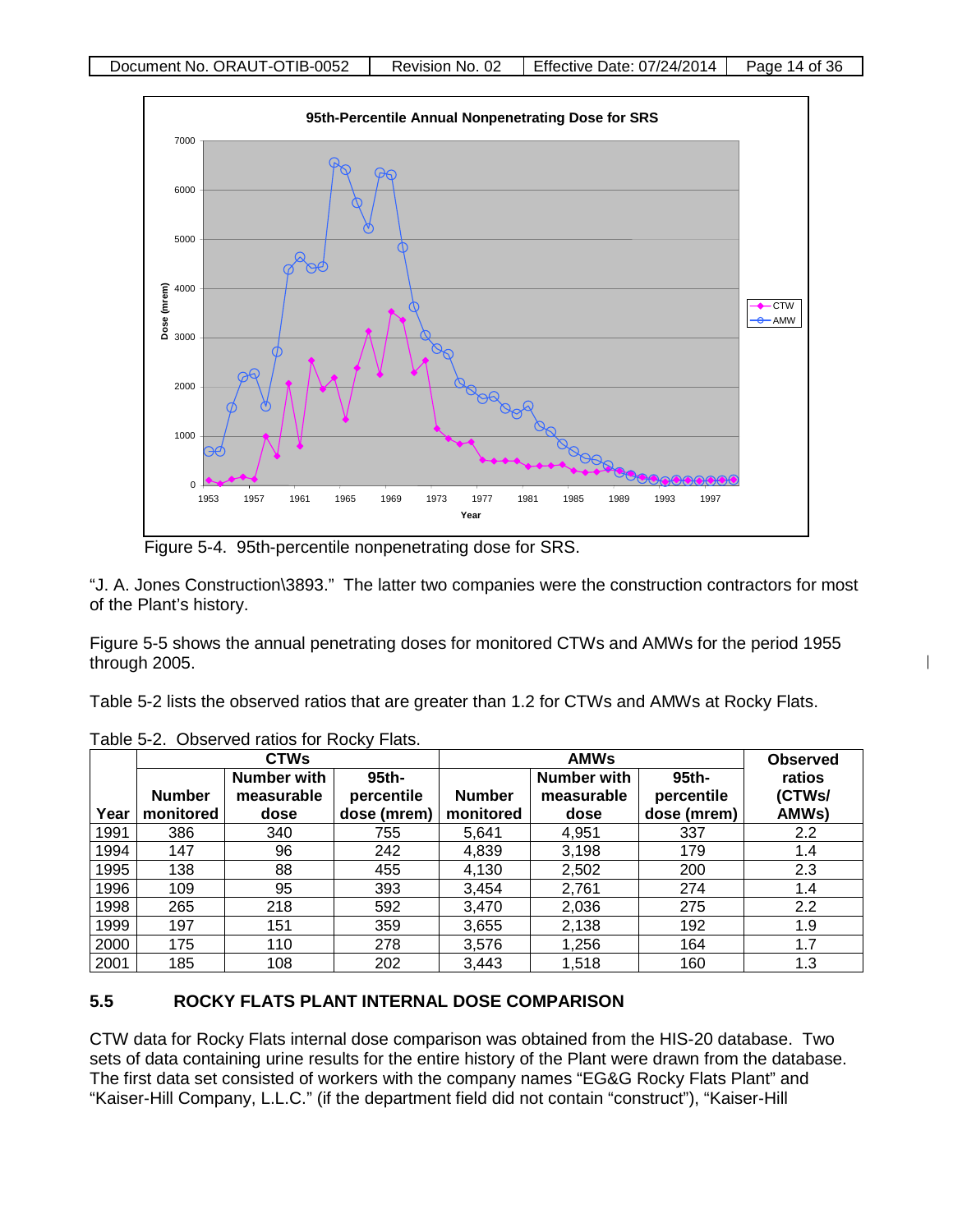



RFETS\10389" (if the department field did not contain "construct"), "Safe Sites of Colorado, L.L.C.," and "Rocky Mt Remediation Srv\10528." This set was selected to represent AMWs.

The second data set consisted of workers with the company names "Kaiser-Hill Company, L.L.C." (if the department field contained "construct"), "Kaiser-Hill RFETS\10389" (if the department field contained "construct"), "Swinerton & Walberg Company," and "J. A. Jones Construction\3893." The latter two companies were the construction contractors for most of the site's history. This second data set was used to represent CTWs. A number of smaller companies could have been added, but the number of urine results would not have increased significantly.

The data set included only results that were identified in the database as "P," "Pu239," or "Pu-239." The results included the activity of all plutonium alphas in the early years, and only  $^{239}$ Pu and  $^{240}$ Pu activity after analysis by alpha spectroscopy was initiated [see ORAUT (2007) for details]. For the period from 1953 through 2005, 129,225 results were collected for AMWs and 5,571 results were collected for CTWs.

The Rocky Flats data were analyzed by applying the basic techniques discussed in ORAUT (2005b) for coworker studies. The data were assumed to be lognormally distributed. Results for highly exposed workers who were followed-up with multiple samples in 1 year were removed from the population so as not to bias the results for more typical workers. However, not all high results were removed. This resulted in multiple individuals having their results removed from the AMW data set, but only one individual's results were removed from the CTW data set. The data were analyzed annually for AMWs, while the data for CTWs were grouped in intervals of every 5 years to include enough data for statistical analysis. Each group was examined, and duplicate and invalid results were eliminated. Negative and zero results were replaced by a uniform (linear) distribution ending at the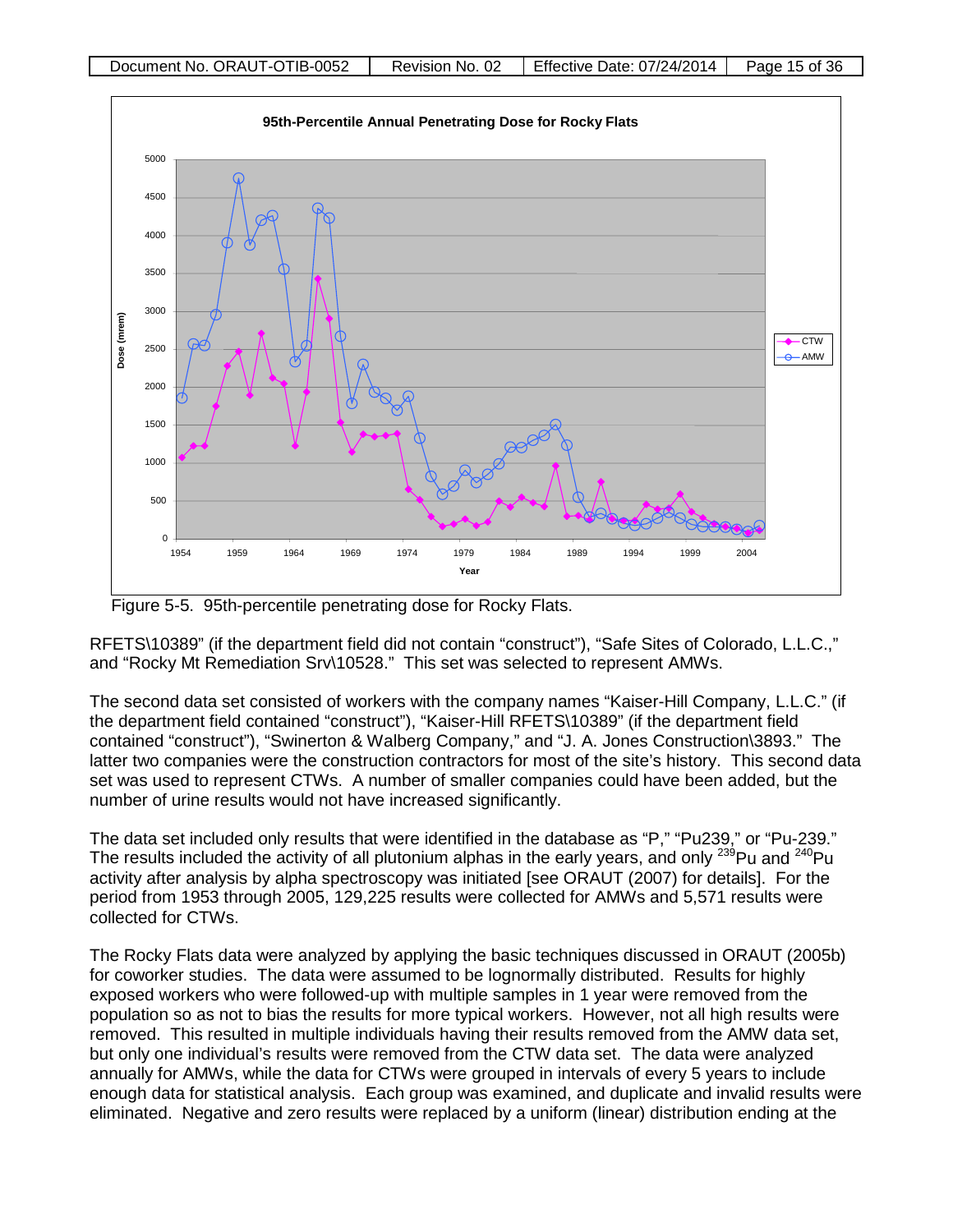| Document No. ORAUT-OTIB-0052 | Revision No. 02 | Effective Date: 07/24/2014 | Page 16 of 36 |
|------------------------------|-----------------|----------------------------|---------------|
|                              |                 |                            |               |

minimum detectable activity value in ORAUT (2007). The results were assumed to represent 24-hour samples or were normalized to 24-hour samples by volume in years where volumes were recorded in the database. The results were sorted and ranked using the midpoint of the rank. A linear regression analysis of the rank versus the natural log of the result was performed and plotted. The  $R^2$  value of the regression and the plot were inspected to ensure that an adequate fit to the data had been obtained. From the regression, the values for the 50th- and the 84th-percentiles of the distributions were calculated and are shown in Figures 5-6 and 5-7, respectively. As shown in these figures, the results for plutonium in the urine of the CTWs are comparable to results for AMWs who were monitored routinely at Rocky Flats.



Figure 5-6. 50th-percentile plutonium in urine for Rocky Flats.

### **5.6 ROCKY FLATS PLANT NONPENETRATING DOSE COMPARISON**

CTW and AMW data for Rocky Flats were obtained from the HIS-20 database using the criteria discussed in Section 5.4.

The results for the 95th-percentile annual nonpenetrating doses appear in Figure 5-8 and show that at the 95th percentile, the annual nonpenetrating dose received by the monitored CTWs at the Rocky Flats Plant is adequately bounded by the dose received by AMWs at the Rocky Flats Plant.

### **5.7 Y-12 PENETRATING DOSE COMPARISON**

External dose data for the Oak Ridge Y-12 are from the Oak Ridge Institute for Science and Education (ORISE) CER database. The records in this database include external radiation exposure measurement results pertinent to the health and safety monitoring of employees and contract employees of DOE and its predecessor organizations. Data on CTWs were obtained using a query designed to extract job titles associated with construction work. Data on any worker with a job title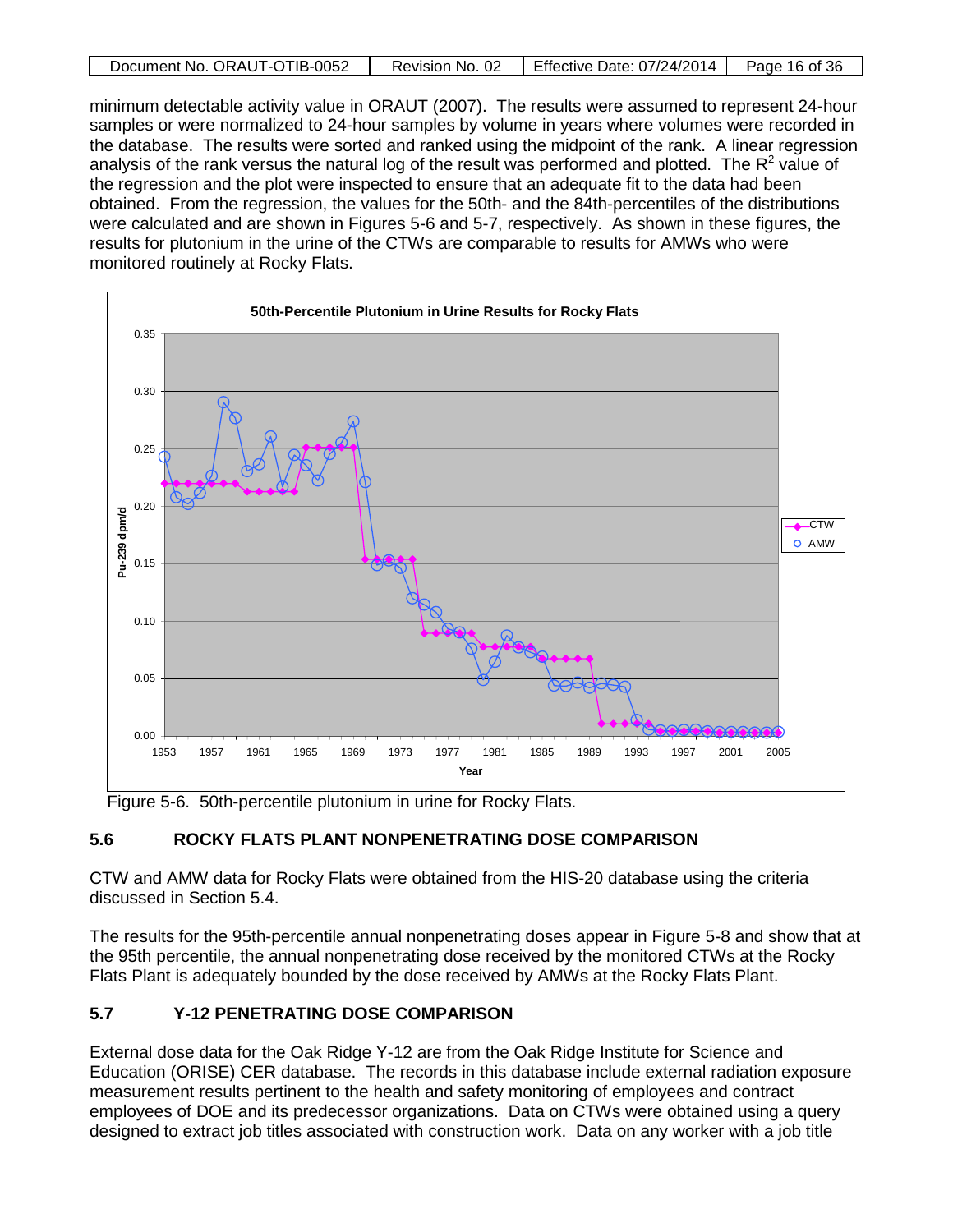

Figure 5-7. 84th-percentile plutonium in urine for Rocky Flats.



Figure 5-8. 95th-percentile nonpenetrating dose for Rocky Flats.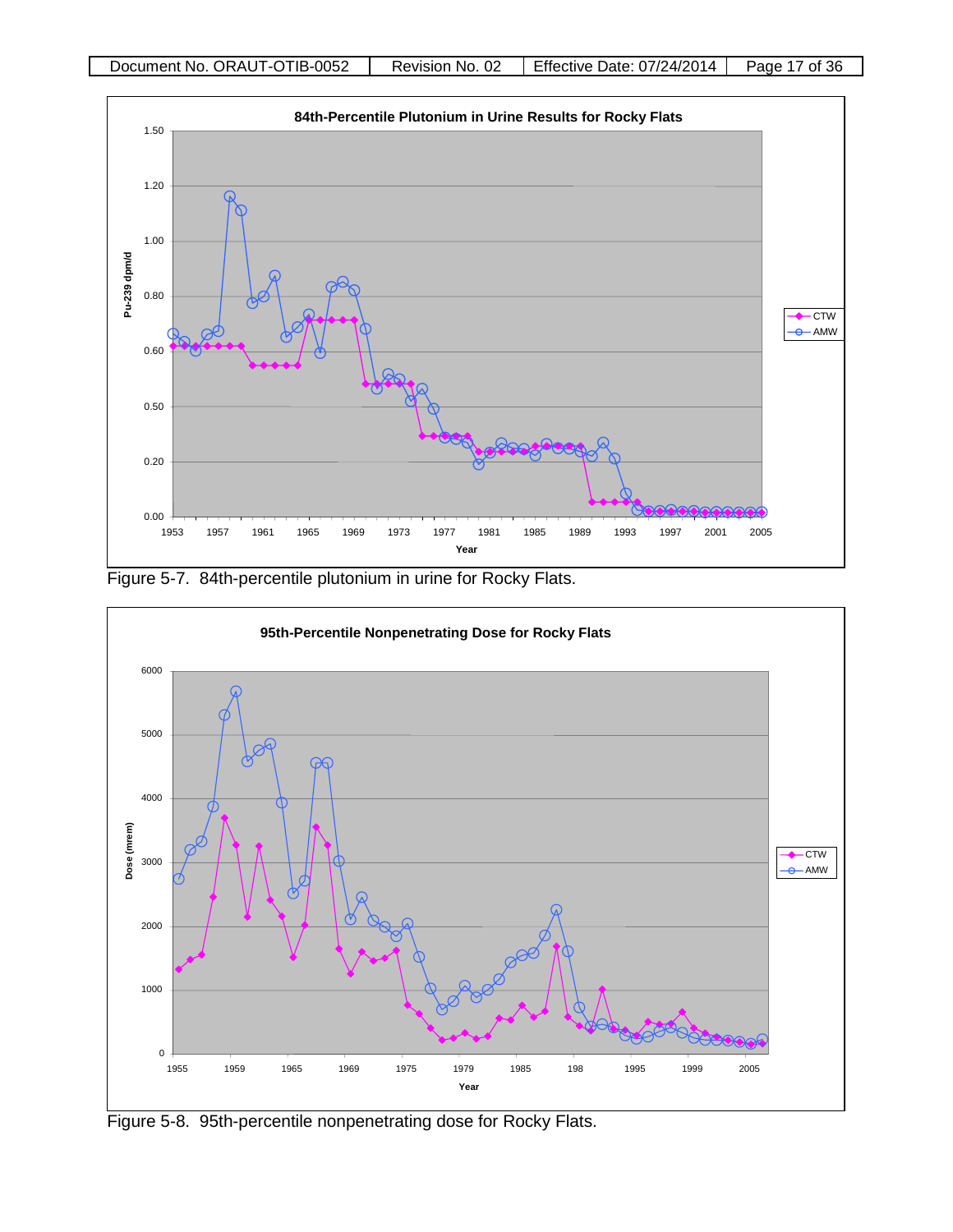| Document No. ORAUT-OTIB-0052 | Revision No. 02 | Effective Date: $07/24/2014$ Page 18 of 36 |  |
|------------------------------|-----------------|--------------------------------------------|--|

that included any of the following words or portions of words were included in the CTW data set: craft, carp, equip, heavy, plumb, pipef, millw, ship, skill, laborer, black, linem, boil, brick, tile, metal w, metal, crane, paint, mason, sheet, maint, truck, weld, rigger, or iron.

Figure 5-9 shows the data for 95th-percentile penetrating dose for monitored CTWs and AMWs for the period from 1950 through 1988. As shown in Figure 5-9, the 95th-percentile annual penetrating dose received by the monitored CTWs at Y-12 is adequately bounded by the doses received by AMWs at Y-12.



Figure 5-9. 95th-percentile penetrating dose for Y-12.

# **5.8 Y-12 INTERNAL DOSE COMPARISON**

Bioassay results for uranium in urine samples for personnel who worked at Y-12 are from the ORISE CER database. Data on CTWs were obtained using a query designed to extract job titles associated with construction work. (See Section 5.7 for details on the data query.)

Data generated by the query were reviewed to determine if a singular sample result or results associated with unusual incidents was unduly influencing the overall data comparison. Such data are characterized as outliers and these results were removed from the data set to improve the value of the data comparison.

The 50th and 84th percentiles of these bioassay results are shown by year in Figures 5-10 and 5-11, respectively. In general, there is good agreement between the sample results for CTWs and AMWs.

# **5.9 K-25 PENETRATING DOSE COMPARISON**

External dose data for K-25 are taken from the ORISE CER database. The records in this database include external radiation exposure measurement results pertinent to the health and safety monitoring of employees and contract employees of DOE and its predecessor organizations. Data on CTWs were obtained using a query designed to extract job titles associated with construction work. (See Section 5.7 for details on the data query.)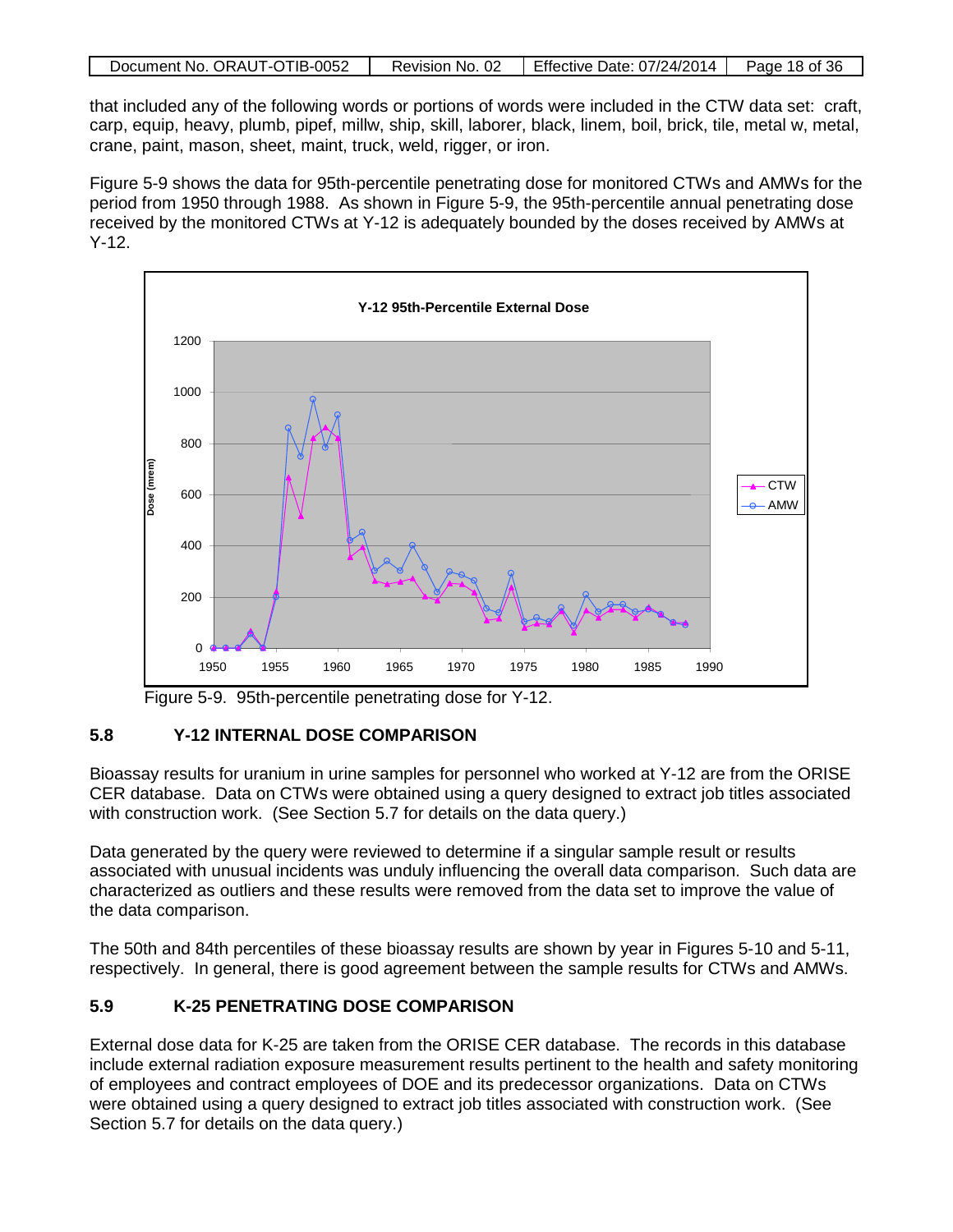





Figure 5-11. 84th-percentile uranium in urine for Y-12.

Figure 5-12 shows the data for the 95th-percentile penetrating dose for both monitored CTWs and AMWs for the period beginning in 1943 and ending in 1988. Figure 5-12 shows that the annual penetrating dose received by the monitored CTWs at K-25 is adequately bounded by the doses received by AMWs at K-25.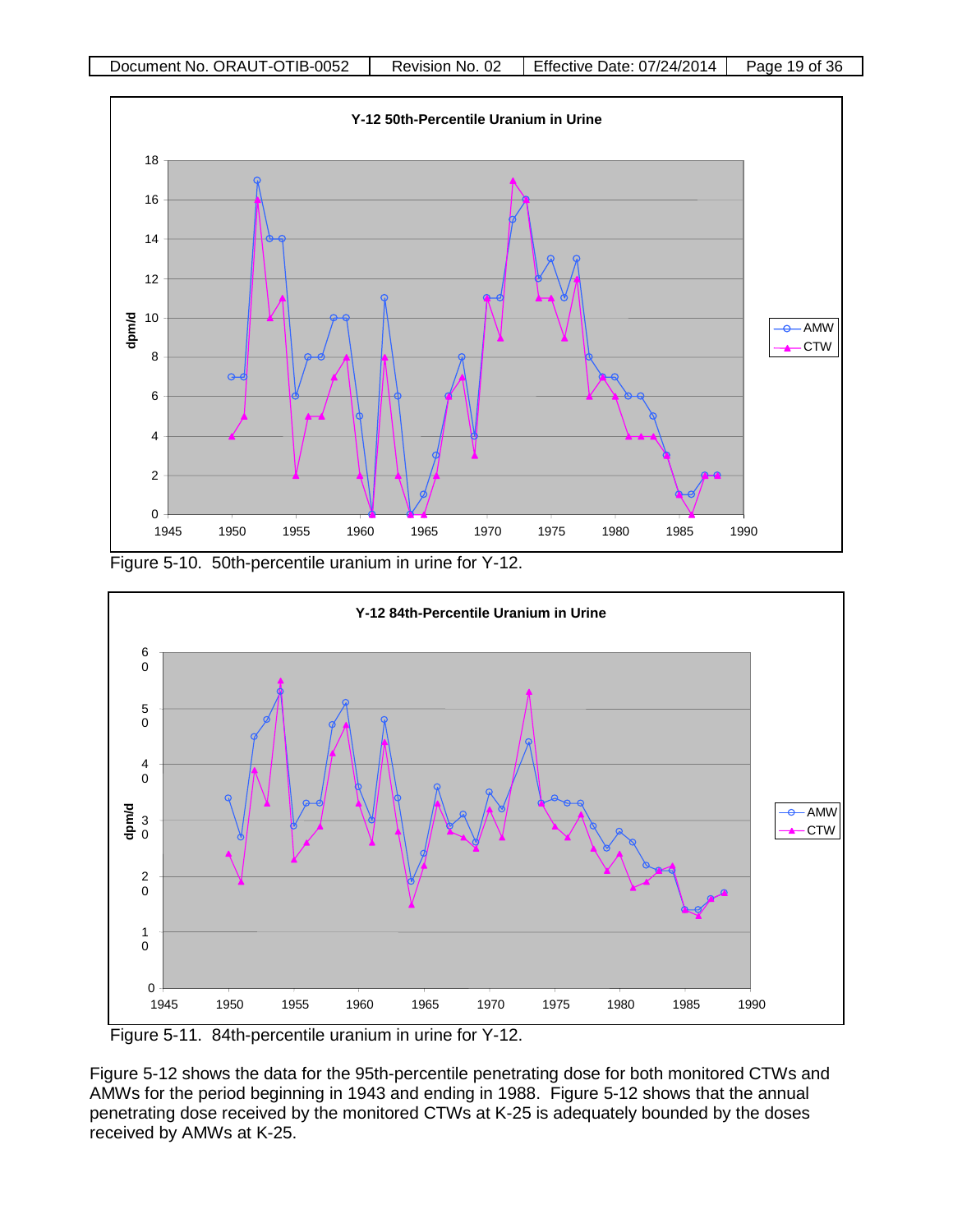

Figure 5-12. 95th-percentile penetrating dose for K-25.

# **5.10 K-25 INTERNAL DOSE COMPARISON**

Bioassay results for uranium in urine samples for personnel who worked at K-25 are from the ORISE CER database. Data on CTWs were obtained using a query designed to extract job titles associated with construction work. (See Section 5.7 for details on the data query.)

The 50th and 84th percentile of these bioassay results are shown in Figures 5-13 and 5-14, respectively. In general, there is good agreement between the sample results for CTWs and AMWs.



Figure 5-13. 50th-percentile uranium in urine for K-25.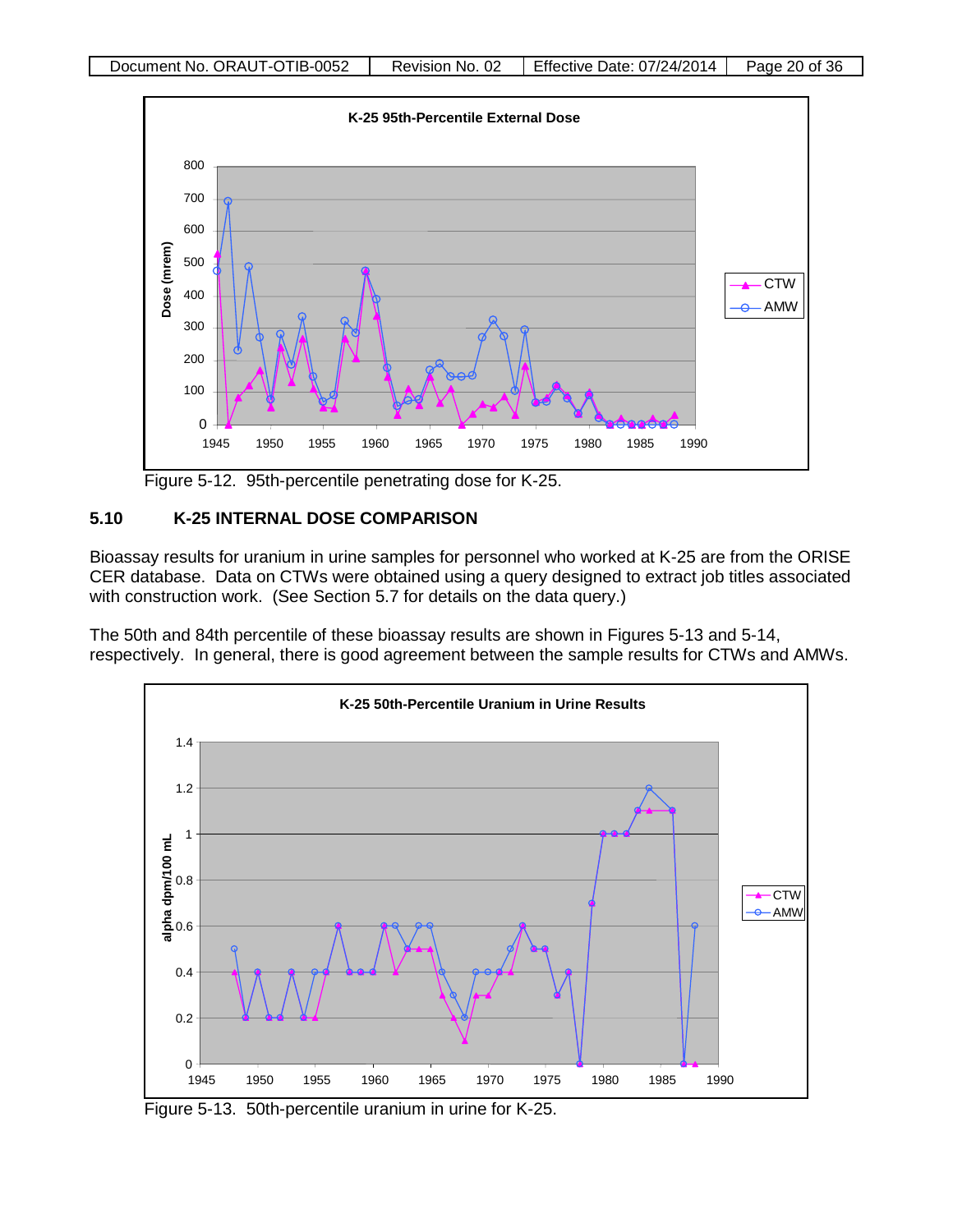

Figure 5-14. 84th-percentile uranium in urine for K-25.

### **5.11 ORNL PENETRATING DOSE COMPARISON**

External dose data for ORNL are from the ORISE CER database. The records in this database include external radiation exposure measurement results pertinent to the health and safety monitoring of employees and contract employees of DOE and its predecessor organizations. Data on CTWs were obtained using a query designed to extract job titles associated with construction work. (See Section 5.7 for details on the data query.)

Figure 5-15 shows the 95th-percentile annual penetrating dose for monitored CTWs and AMWs at the ORNL for the period from 1943 through 1988.

Table 5-3 lists the observed ratios that are greater than 1.2 for CTWs and AMWs at ORNL.

# **5.12 ORNL INTERNAL DOSE COMPARISON**

Bioassay results for urine samples for personnel who worked at ORNL are from the ORISE CER database. Data on CTWs were obtained using a query designed to extract job titles associated with construction work. (See Section 5.7 for details on the data query.)

From 1951 through 1964, plutonium in urine was measured as gross alpha. From 1965 to 1987, the analysis method became specific for plutonium. The 50th and 84th percentiles of these bioassay results are shown by year in Figures 5-16 and 5-17, respectively.

Uranium in urine was also measured at ORNL. Figures 5-18 and 5-19 show the results of the median and 84th percentile for this analysis, respectively.

In general, there is good agreement between the CTW and AMW data for both plutonium and uranium at the 50th and 84th percentile.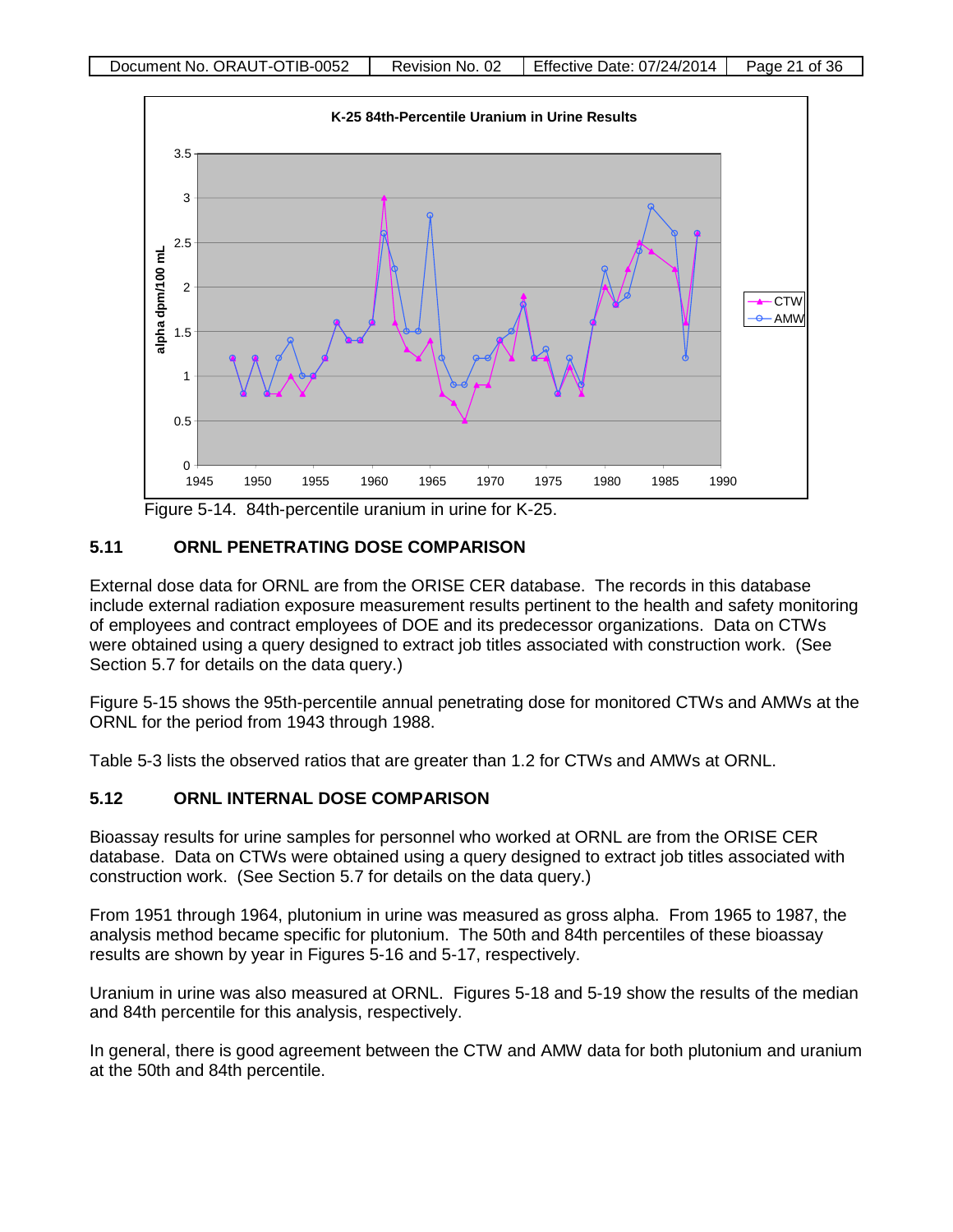

Figure 5-15. 95th-percentile penetrating dose for ORNL.



Figure 5-16. 50th-percentile plutonium in urine for ORNL.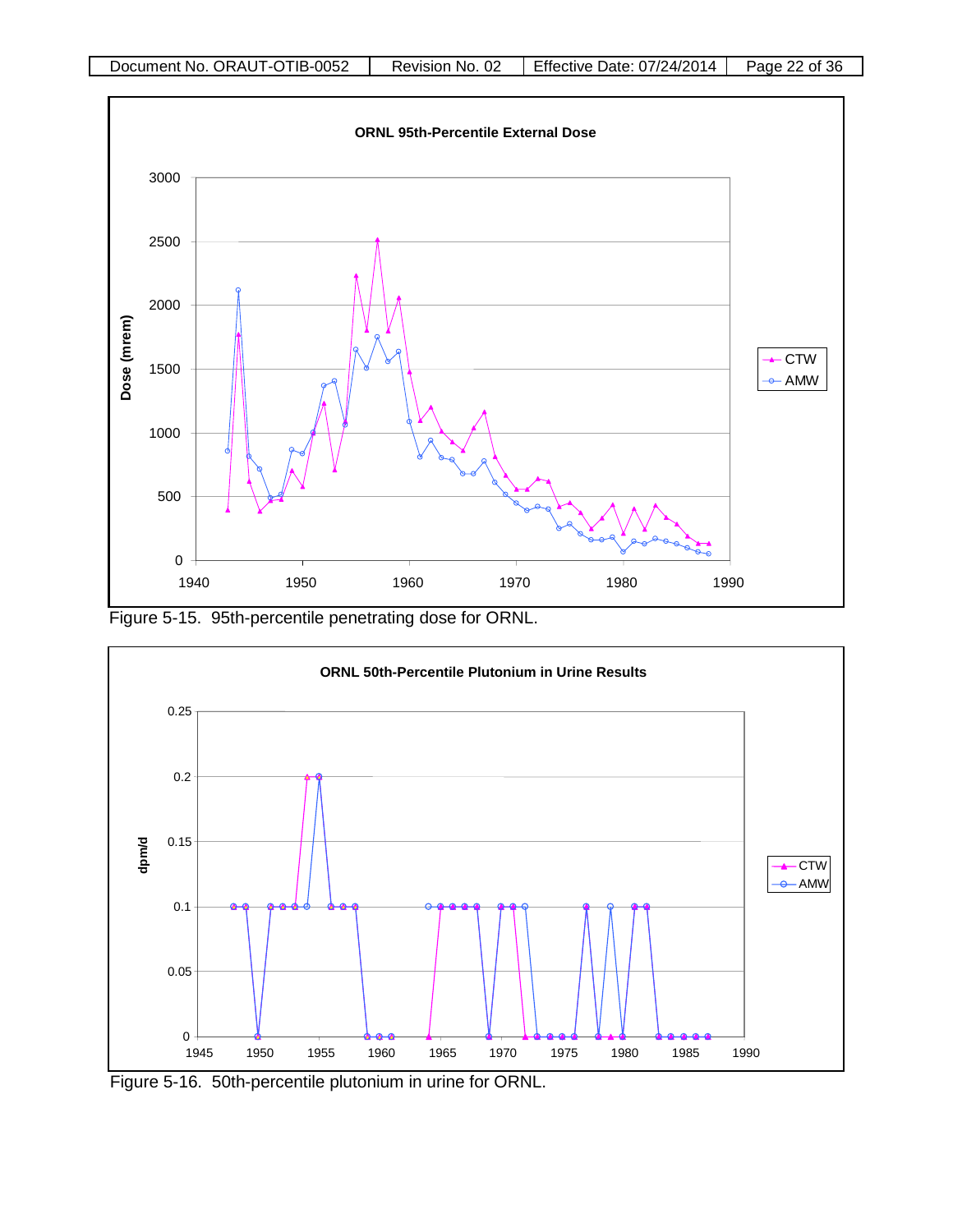| Document No. ORAUT-OTIB-0052 | Revision No. 02 | Effective Date: 07/24/2014 | Page 23 of 36 |
|------------------------------|-----------------|----------------------------|---------------|

| Table 5-3. Observed ratios for ORNL. |  |  |  |
|--------------------------------------|--|--|--|
|--------------------------------------|--|--|--|

|      | <b>CTWs</b>   |                    |            |               |                    |            |                  |
|------|---------------|--------------------|------------|---------------|--------------------|------------|------------------|
|      |               |                    | 95th-      |               |                    | 95th-      |                  |
|      |               | <b>Number with</b> | percentile |               | <b>Number with</b> | percentile | <b>Observed</b>  |
|      | <b>Number</b> | measurable         | dose       | <b>Number</b> | measurable         | dose       | ratios           |
| Year | monitored     | dose               | (mrem)     | monitored     | dose               | (mrem)     | (CTWs/AMWs)      |
| 1955 | 604           | 470                | 2,231      | 3,931         | 2,193              | 1,650      | 1.4              |
| 1957 | 623           | 608                | 2,515      | 4,277         | 3,734              | 1,750      | 1.4              |
| 1959 | 704           | 696                | 2,058      | 4,698         | 4,350              | 1,636      | 1.3              |
| 1960 | 682           | 618                | 1,480      | 4,793         | 3,427              | 1,087      | 1.4              |
| 1961 | 695           | 627                | 1,096      | 4,779         | 3,785              | 810        | 1.4              |
| 1962 | 722           | 696                | 1,200      | 4,953         | 4,591              | 940        | 1.3              |
| 1963 | 750           | 681                | 1,015      | 5,174         | 4,243              | 803        | $\overline{1.3}$ |
| 1965 | 817           | 551                | 864        | 5,646         | 2,930              | 680        | 1.3              |
| 1966 | 822           | 582                | 1,040      | 5,972         | 2,765              | 680        | 1.5              |
| 1967 | 878           | 585                | 1,163      | 6,252         | 2,657              | 780        | 1.5              |
| 1968 | 852           | 542                | 814        | 5,981         | 2,303              | 610        | 1.3              |
| 1969 | 808           | 403                | 670        | 5,809         | 1,754              | 516        | 1.3              |
| 1971 | 725           | 318                | 558        | 5,154         | 1,428              | 390        | 1.4              |
| 1972 | 691           | 289                | 645        | 5,097         | 1,203              | 422        | 1.5              |
| 1973 | 661           | 315                | 620        | 4,984         | 1,336              | 400        | 1.6              |
| 1974 | 739           | 363                | 421        | 5,407         | 1,611              | 250        | 1.7              |
| 1975 | 767           | 283                | 457        | 5,788         | 1,129              | 290        | 1.6              |
| 1976 | 784           | 268                | 378        | 6,123         | 1,169              | 210        | 1.8              |
| 1977 | 804           | 228                | 250        | 6,434         | 1,042              | 160        | 1.6              |
| 1978 | 798           | 206                | 333        | 6,660         | 899                | 160        | $\overline{2.1}$ |
| 1979 | 776           | 209                | 440        | 6,357         | 915                | 182        | 2.4              |
| 1980 | 754           | 130                | 214        | 6,480         | 635                | 70         | 3.1              |
| 1981 | 723           | 170                | 409        | 6,313         | 606                | 150        | 2.7              |
| 1982 | 667           | 119                | 247        | 5,782         | 480                | 130        | 1.9              |
| 1983 | 608           | 146                | 436        | 5,562         | 489                | 170        | 2.6              |
| 1984 | 602           | 144                | 339        | 5,610         | 522                | 150        | 2.3              |
| 1985 | 585           | 139                | 288        | 5,641         | 502                | 130        | 2.2              |
| 1986 | 514           | 94                 | 193        | 4,998         | 430                | 100        | 1.9              |
| 1987 | 482           | 92                 | 138        | 4,894         | 382                | 70         | 2.0              |
| 1988 | 484           | 91                 | 134        | 5,102         | 372                | 50         | 2.7              |

# **5.13 INL PENETRATING DOSE COMPARISON**

Penetrating doses for INL are presented in Figure 5-20 for the period beginning in 1974 and ending in 2005. Radiation exposure data prior to 1974 was not available. However, in *Occupational Radiation Exposure History of Idaho Field Office Operations at the INEL*, Horan and Braun (1993) discuss CTW exposures during the early period: "[Construction personnel] exposures were negligible during the first decade and were almost all below 0.5 rem/yr thereafter."

Data in Schubauer-Berigan et al. (2005) were considered for comparison but rejected because they include data on civilian employees of the Naval Reactor Facilities who are not covered by the *Energy Employees Occupational Illness Compensation Program Act of 2000*. Also confounding those data is the fact that service workers are grouped with CTW, a practice that is inconsistent with the definition of CTW in this document [4].

Table 5-4 lists the observed ratios that are greater than 1.2 for CTWs and AMWs at INL.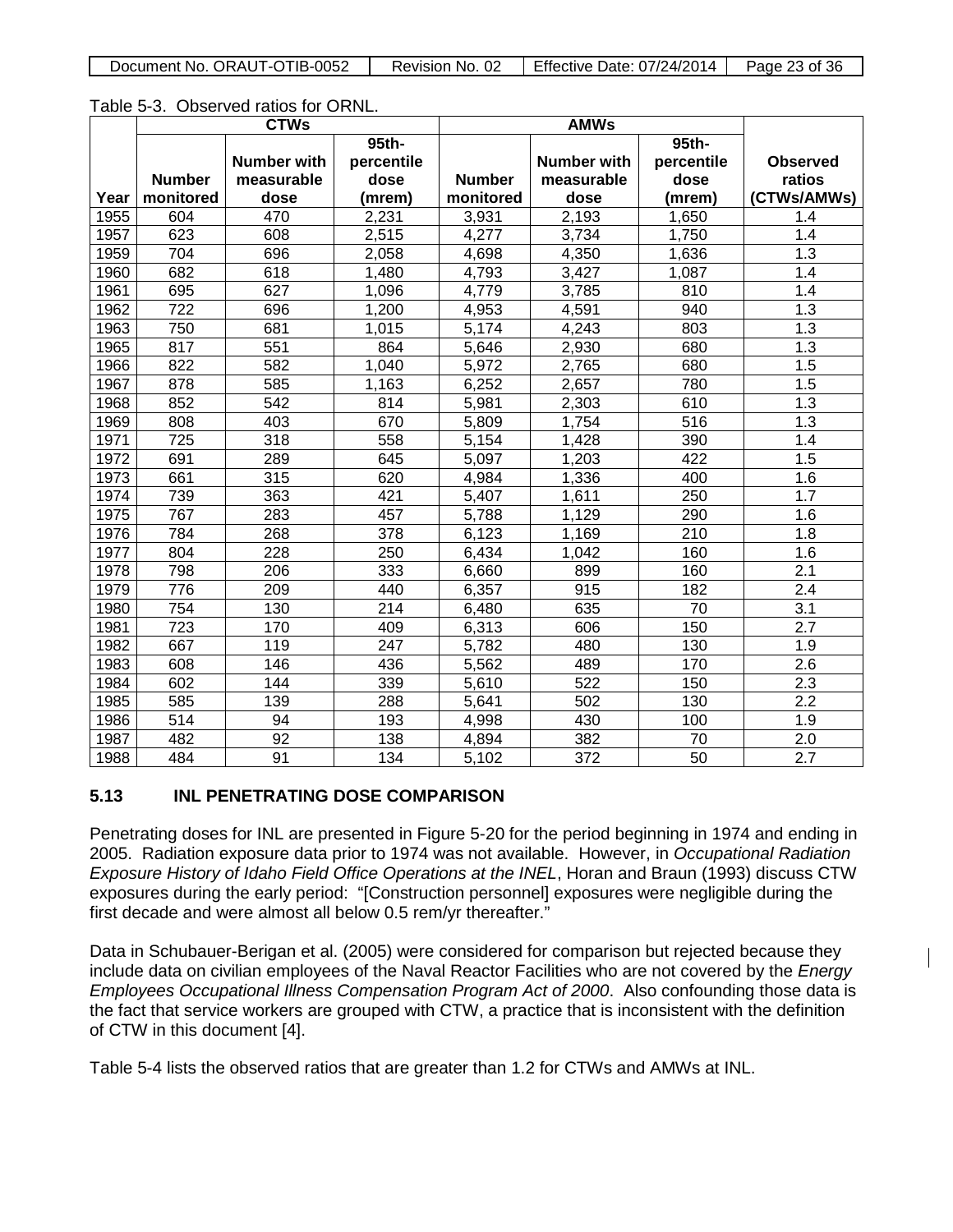

Figure 5-17. 84th-percentile plutonium in urine for ORNL.



Figure 5-18. 50th-percentile uranium in urine for ORNL.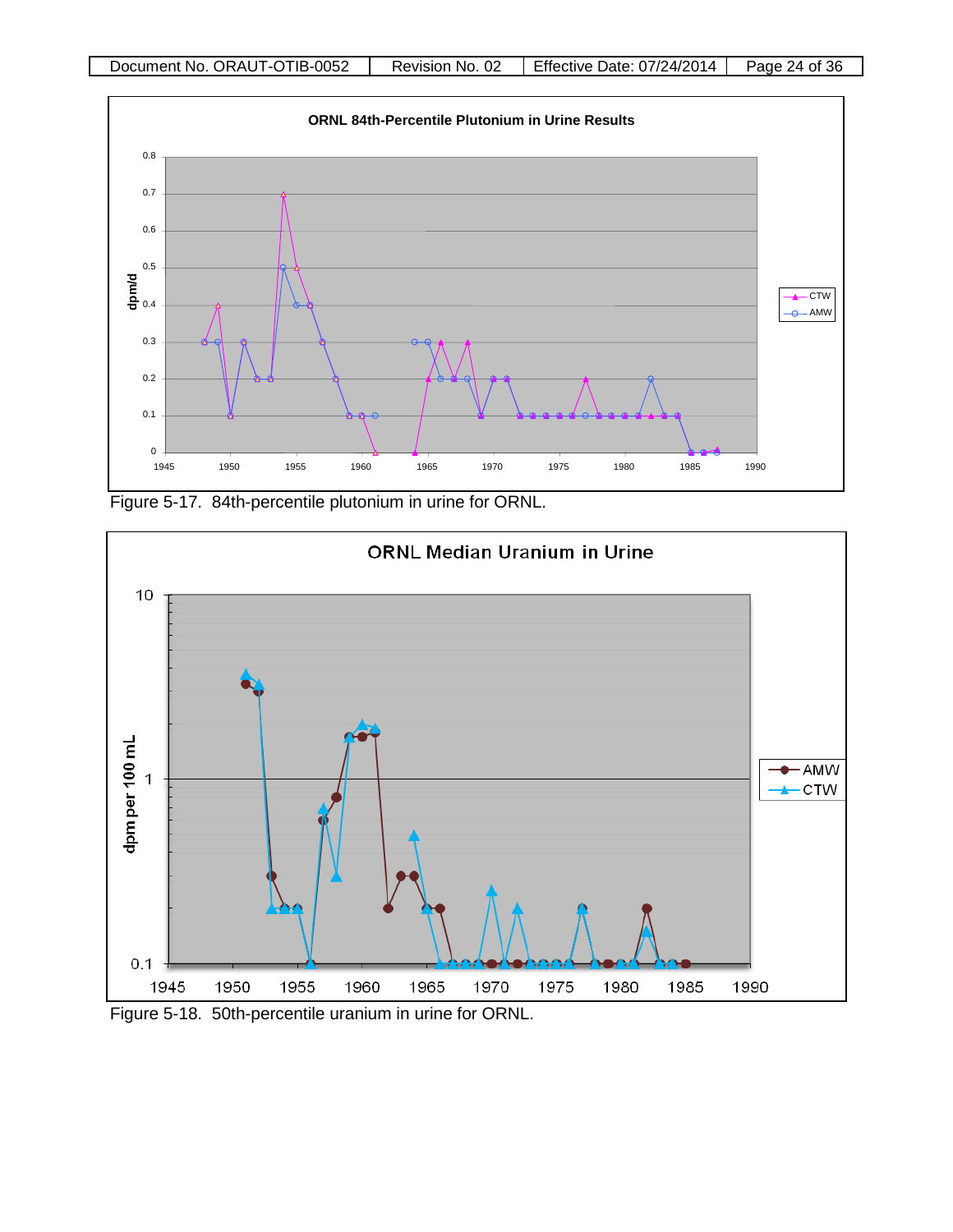



Figure 5-20. Mean value for penetrating dose for INL.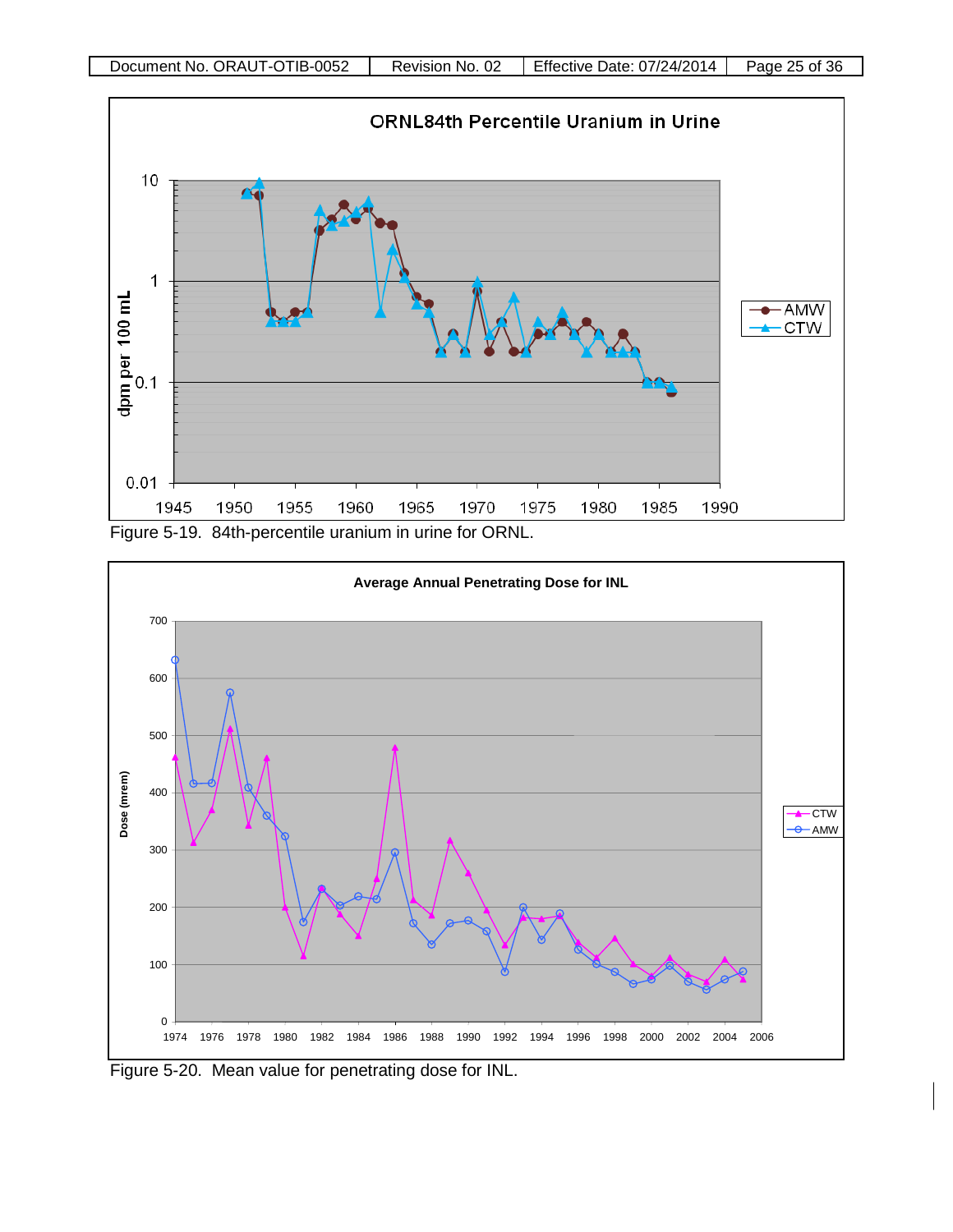| Document No. ORAUT-OTIB-0052 | Revision No. 02 | <b>Effective Date: 07/24/2014</b> | Page 26 of 36 |
|------------------------------|-----------------|-----------------------------------|---------------|
|                              |                 |                                   |               |

|      |               | <b>CTWs</b>        |             |               |             |             |                 |
|------|---------------|--------------------|-------------|---------------|-------------|-------------|-----------------|
|      |               | <b>Number with</b> |             |               | Number with |             | <b>Observed</b> |
|      | <b>Number</b> | measurable         | Average     | <b>Number</b> | measurable  | Average     | ratios          |
| Year | monitored     | dose               | dose (mrem) | monitored     | dose        | dose (mrem) | (CTWs/AMWs)     |
| 1979 | 953           | 396                | 461         | 5.097         | 2,407       | 360         | 1.3             |
| 1986 | 1,321         | 536                | 479         | 5,956         | 1,994       | 296         | 1.6             |
| 1988 | 463           | 311                | 186         | 4,813         | 1,751       | 135         | 1.4             |
| 1989 | 416           | 263                | 317         | 5,385         | 1,829       | 172         | 1.8             |
| 1990 | 430           | 223                | 260         | 6,033         | 1,960       | 177         | 1.5             |
| 1992 | 427           | 157                | 134         | 5,889         | 1,007       | 87          | 1.5             |
| 1994 | 418           | 211                | 180         | 6,006         | 1,659       | 143         | 1.3             |
| 1998 | 384           | 104                | 146         | 5,075         | 743         | 87          | 1.7             |
| 1999 | 565           | 95                 | 101         | 8.885         | 729         | 66          | 1.5             |
| 2003 | 422           | 155                | 70          | 4,682         | 1.141       | 56          | 1.3             |
| 2004 | 428           | 186                | 109         | 3,853         | 1.471       | 74          | 1.5             |

#### Table 5-4. Observed ratios for INL.

### **5.14 INL INTERNAL AND NONPENETRATING DOSE COMPARISON**

Data for internal exposures for workers at the INL were not available in a validated electronic format [5]. However, the Horan and Braun (1993) report briefly discusses nonpenetrating and internal exposures, and indicates that they were traditionally negligible:

*Non-penetrating radiation exposure to the skin from soft X-rays or Beta particles were also not included along with irradiation by internally deposited radionuclides since historically they have been extremely rare events and as a result a very minor contributor to the effective dose.*

No comparison of CTW and AMW internal dose or nonpenetrating dose is presented. Nevertheless, general guidance for internal dose reconstruction developed in this document applies to unmonitored CTWs at INL [6].

### **6.0 HANFORD SITE**

Hanford was the first facility to generate and separate special nuclear material for weapons production. As such, Hanford can be viewed as a type of research and development facility where chemical separation processes were one-of-a-kind experimental prototypes. As the research/information base grew and new chemical processes were developed, contaminated facilities were retrofitted or replaced to accommodate the new processes. It is postulated that this practice was responsible for elevated doses to CTWs. As a consequence, adjustment factors are developed to augment the dose to the CTWs during specific periods.

#### **6.1 HANFORD SITE PENETRATING DOSE COMPARISON**

The data were extracted from various sources including a scientific paper (Keene 1960), a series of annual reports based on AEC Form 190 and a series of letter reports (Foster et al. 1959-1973), the annual summary reports of radiation exposures (DOE 1978, 1980a,b, 1982, 1983, 1984a,b, 1985, 1986, 1987, 1989, 1990; ERDA 1975, 1976; Smith et al. 1993), the REMS database (DOE 2006), and a Hanford coworker study of external dose (ORAUT 2010).

 $\mathsf{I}$ 

The data from Keene (1960) for the period from 1944 through 1959 consist of the 14 job categories that have the highest accumulated dose for that period. Five of the job categories are assumed to represent CTWs. The number of workers, the average service in years, and the average dose are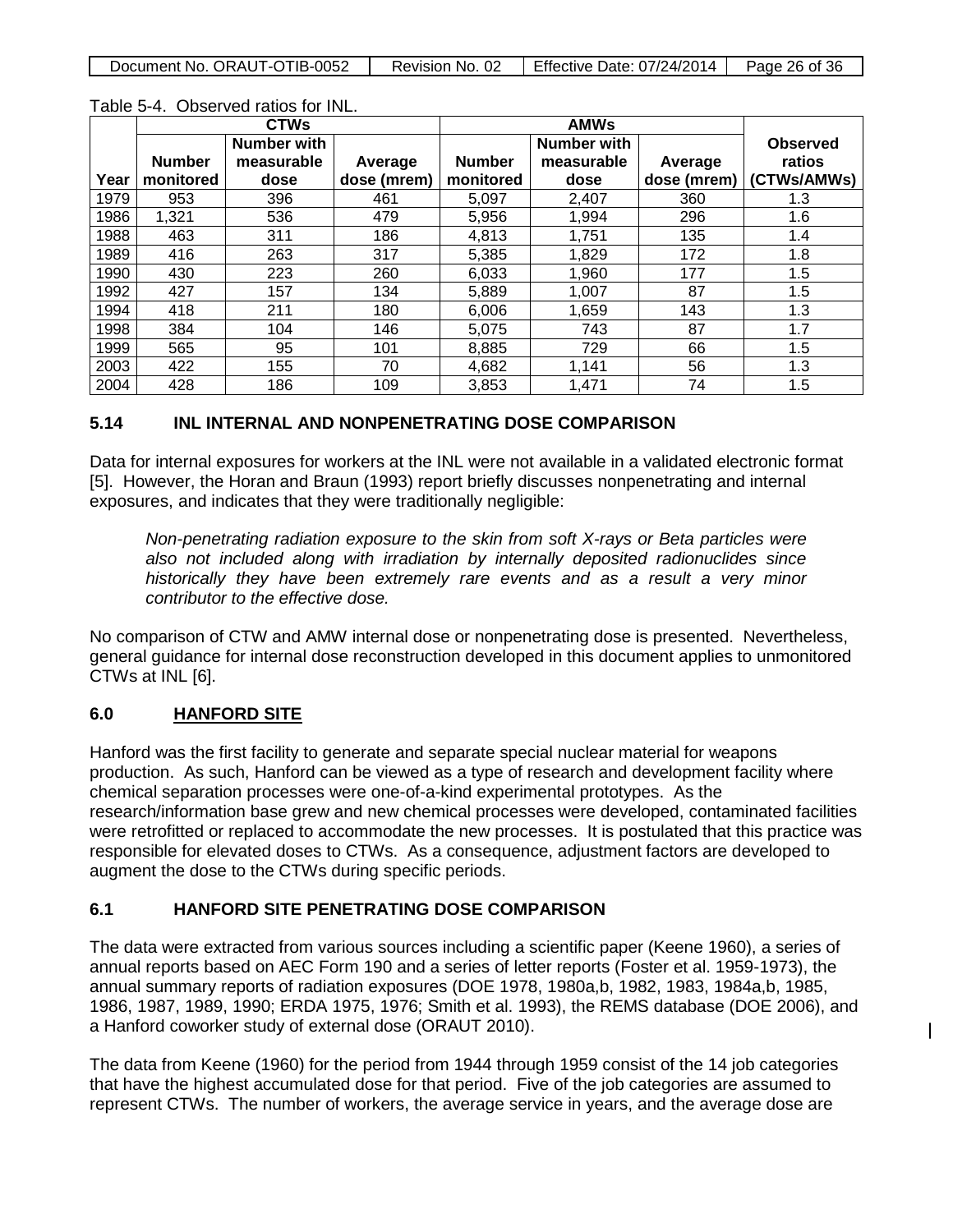| Document No. ORAUT-OTIB-0052 | Revision No. 02 | Effective Date: 07/24/2014 | Page 27 of 36 |
|------------------------------|-----------------|----------------------------|---------------|
|                              |                 |                            |               |

provided for each job category. From these data, average doses per year are calculated for CTWs and AMWs.

From 1960 through 1972, the data come from letters, required by AEC Order, summarizing the site annual dose data (Foster et. al. 1959–1973) [7]. The reports generally present the annual dose in ranges (0 to 1 rem, 1 to 2 rem, etc.). In those instances, the value of the midpoint of each range was used to calculate the average dose.

No annual report was located for 1973. From 1974 through 1990 the data were extracted from the *Annual Report, Radiation Exposures for DOE and DOE Contractor Employees* (DOE 1978, 1980a,b, 1982, 1983, 1984a,b, 1985, 1986, 1987, 1989, 1990; ERDA 1975, 1976; Smith et al. 1993) [8].

For the period from 1991 through 2005, the doses for CTWs and AMWs are determined using the REMS database (DOE 2006). The annual collective penetrating dose is determined by subtracting the collective committed effective dose equivalent (if any) from the collective total effective dose equivalent (person-mrem). The average penetrating dose is determined by dividing the annual dose by the number of workers with measured dose. For CTWs, the annual dose is determined by summing the annual doses for the REMS Construction and Laborer labor categories. The workers in the Laborers category are segregated by the reporting organizations. The annual doses reported by the organizations that are not the M&O contractor are summed and added to the annual dose for the Construction category. Doses in the range less than 100 mrem are not included; this eliminates most visitors and administrative personnel from the REMS data. The average annual dose for CTWs is determined by dividing the annual dose for the Laborers and Construction categories by the number of workers in those categories with measurable dose. For AMWs, the average annual dose is determined by summing the annual doses in the REMS All category (management, scientists, service, etc.) and dividing that sum by the sum of workers who had measured dose in the All category.

Electronic access to the Radiological Exposure (REX) database was not available when this bulletin was drafted. However, the data in REMS was derived from the data in REX and is judged to adequately represent the ratio of CTW and AMW doses [9].

Penetrating doses for monitored CTWs and AMWs are shown in Figure 6-1. Table 6-1 lists the observed ratios that are greater than 1.2 for CTWs and AMWs at Hanford. As indicated in the figure and table, the doses for the CTWs and AMWs are comparable with two exceptions: the periods from 1968 through 1981 and from 1985 through 1988. These periods generally coincide with the increased work activity associated with the shutdown of the production reactors from 1968 through 1981 and the restart of the PUREX [plutonium-uranium extraction] Plant from 1985 through 1988. Due to the nature and period for this work, it is unlikely that unmonitored CTWs were involved. Therefore, these data points were not considered as representative and meaningful for the purposes of this TIB.

#### **6.2 HANFORD SITE INTERNAL DOSE COMPARISON**

An internal dosimetry coworker study that includes both CTWs and AMWs has been published for the Hanford Site (ORAUT 2012). The database used to develop the study had limited descriptive information for workers such that data for CTWs cannot be identified before 1965. For the period from 1965 through 1978, plutonium data for CTWs is identified by a company-field in the database. These data were processed in accordance with ORAUT (2012) to develop data sets for CTWs. For the period from 1965 through 1975, the data sets were analyzed annually rather than quarterly due to their small size. For the period from 1975 through 1978, the data sets were grouped and analyzed together. [See ORAUT (2012) for additional details.]

For the period from 1978 through 1989, the plutonium data for CTWs are very limited and appear to consist mainly of special samples following incidents. If it was appropriate, duplicates and data for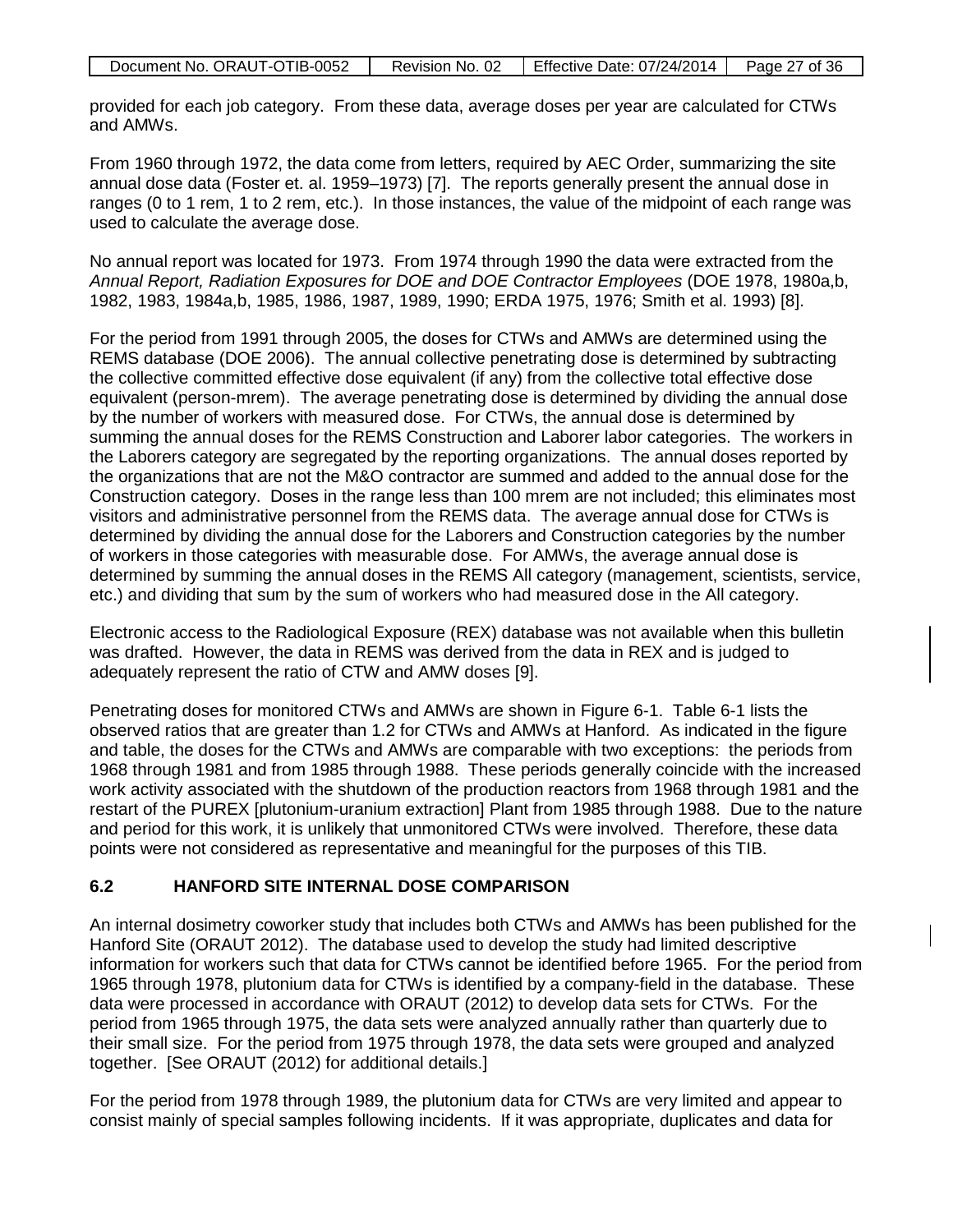

Figure 6-1. Average annual penetrating dose for Hanford.

|      | <b>CTWs</b>   |                    | <b>AMWs</b>  |                    |              |                        |
|------|---------------|--------------------|--------------|--------------------|--------------|------------------------|
|      |               | <b>Number with</b> |              | <b>Number with</b> |              |                        |
|      | <b>Number</b> | measurable         | Average dose | measurable         | Average dose | <b>Observed ratios</b> |
| Year | monitored     | dose               | (mrem)       | dose               | (mrem)       | (CTWs/AMWs)            |
| 1970 | 1,365         | 1,158              | 1,020        | 10,053             | 702          | 1.5                    |
| 1975 | 408           | 402                | 1,036        | 3,578              | 745          | 1.4                    |
| 1978 | 1.917         | 1,864              | 467          | 6,882              | 372          | 1.3                    |
| 1979 | 1,915         | 1,770              | 422          | 7,517              | 332          | 1.3                    |
| 1980 | 1,585         | 1,437              | 537          | 6,917              | 320          | 1.7                    |
| 1981 | 1,542         | 1,386              | 479          | 7,182              | 286          | 1.7                    |
| 1985 | 1,642         | 808                | 660          | 5,954              | 427          | 1.5                    |
| 1987 | 1,804         | 1,225              | 793          | 6,697              | 393          | 2.0                    |
| 1990 | 934           | 428                | 181          | 3,753              | 119          | 1.5                    |
| 1993 | 1,351         | 556                | 196          | 3,147              | 133          | 1.5                    |
| 1994 | 1,696         | 567                | 222          | 3,166              | 150          | 1.5                    |
| 1997 | 1,022         | 366                | 393          | 2,058              | 284          | 1.4                    |

Sources: 1960–1973 from various Hanford letter reports (Foster at al. 1959–1973).

1975–1990 from DOE annual dose reports (DOE 1978, 1980a,b, 1982, 1983, 1984a,b, 1985, 1986, 1987, 1989, 1990; ERDA 1975, 1976; Smith et al. 1993)

1991–2005 from the DOE REMS database (DOE 2006)

highly exposed individuals were removed because these data are not truly representative of CTWs as a group. However, no attempt was made to remove all special (follow-up) results. This approach for reviewing and qualifying the data recognized that small intakes were essentially a part of routine operations. As in ORAUT (2012), results with volumes less than 400 mL were not used in the statistics.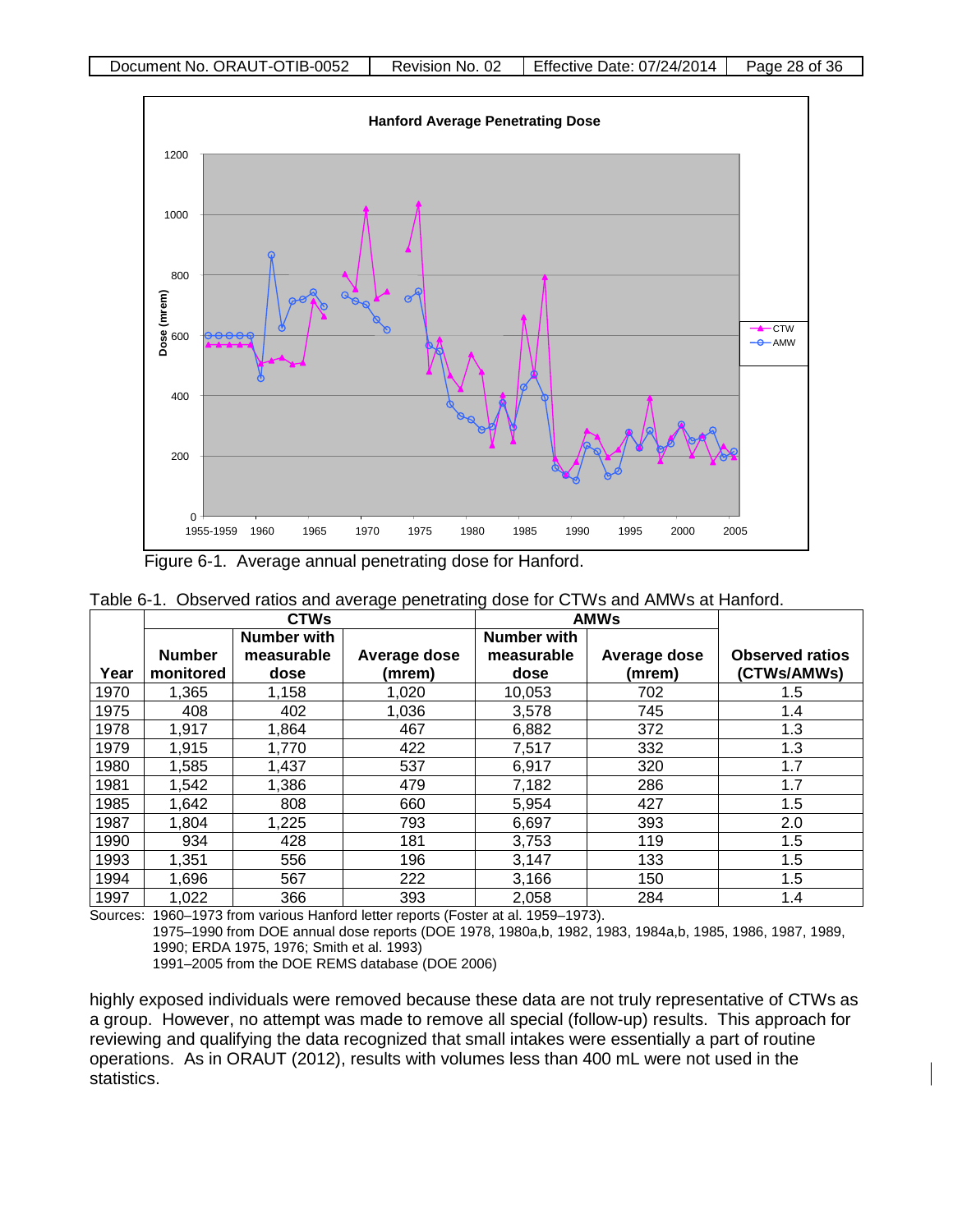|  | Document No. ORAUT-OTIB-0052 | Revision No. 02 | Effective Date: 07/24/2014 | Page 29 of 36 |
|--|------------------------------|-----------------|----------------------------|---------------|
|--|------------------------------|-----------------|----------------------------|---------------|

The results were assumed to be lognormally distributed and were analyzed using the basic techniques for coworker studies described in ORAUT-OTIB-0019, *Analysis of Coworker Data for Internal Dose Assignment* (ORAUT 2005b). The resultant 50th- and 84th-percentile values were multiplied by 0.835 to convert total plutonium alpha to <sup>239</sup>Pu activity, assuming 10-year-aged fuelgrade plutonium. This conversion was necessary to make the results directly comparable to the values in ORAUT (2012).

The Hanford data forms included a field to enter the reason for the bioassay ("reason code"). Unfortunately, this field was not used consistently over the years in question; in addition, it was not reported in the Hanford coworker study. It appears that a high percentage of special bioassay samples might have biased the data for the years in which the data for CTWs are higher than the data for AMWs. The maximum difference between the CTW data and the AMW data was about a factor of 2 but, as evident in Figures 6-2 and 6-3, the difference varied from year to year. It appears that applying a factor of 2 to the intake rates in the Hanford coworker study is favorable to CTW claimants.

 $\mathsf{l}$ 



The results of the analysis and the data from ORAUT (2012) appear in Figures 6-2 and 6-3.

Figure 6-2. 50th-percentile results for <sup>239</sup>Pu in urine for Hanford.

# **6.3 PRESCRIBED EXTERNAL ADJUSTMENT FACTOR FOR ALL DOE FACILITIES**

Due to limitations on the availability and specificity of CTW and AMW data from other DOE sites, this TIB presents a limited analysis and comparison of CTW and AMW data. To reconcile this limited data analysis with the site-specific comparisons that indicate that external doses to CTWs occasionally exceeded doses to AMWs, a prescribed adjustment factor is needed for dose reconstructions for unmonitored CTWs.

# **7.0 CONCLUSIONS**

Comparisons between the doses received by CTWs and AMWs have shown that, with some exceptions and conditions, the doses received by the monitored CTWs were usually bounded by the doses received by AMWs on the same site.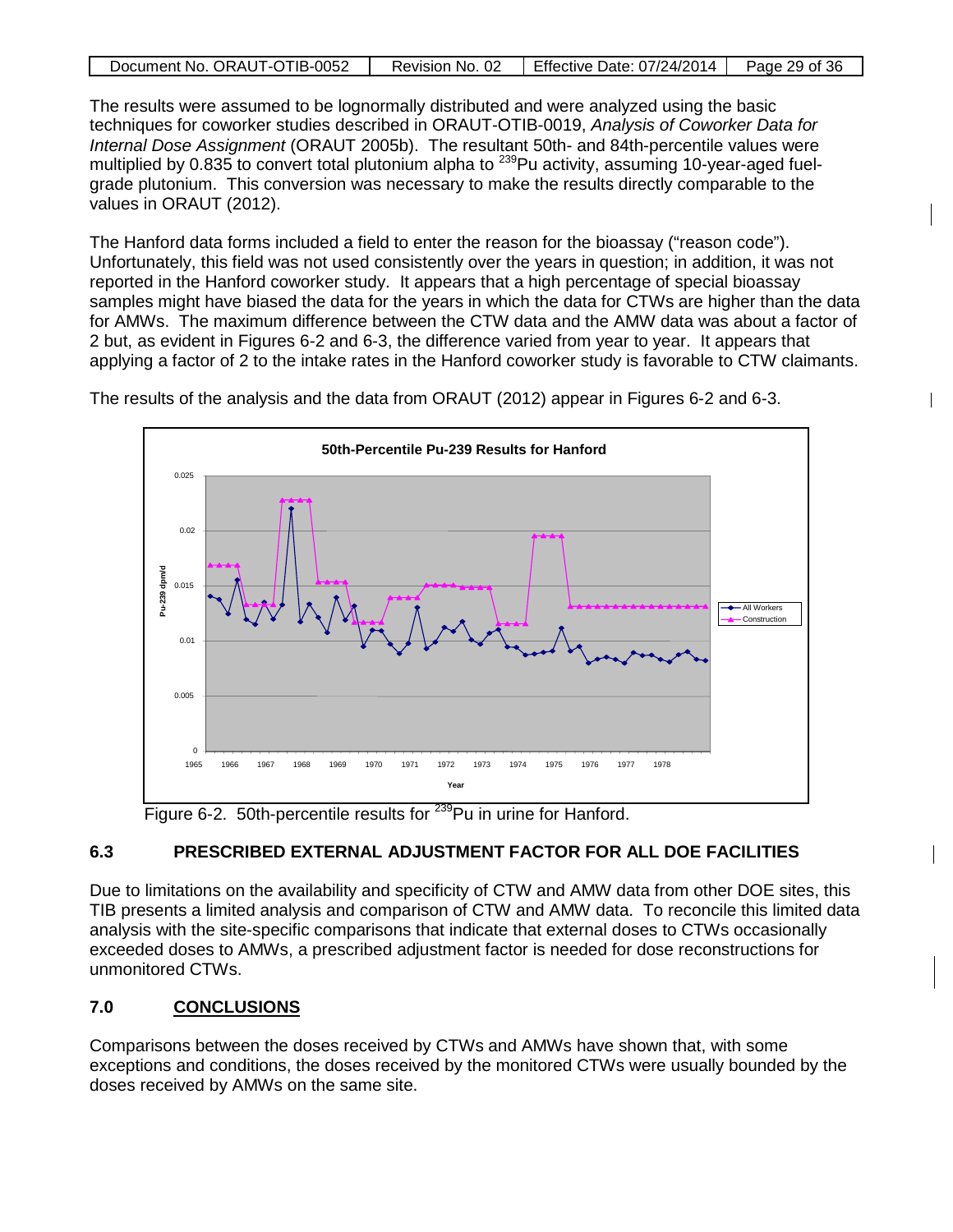

Figure 6-3. 84th-percentile results for <sup>239</sup>Pu in urine for Hanford.

This relationship between the doses received by CTWs and AMWs can be combined with the premise that the nature of the construction work (carpentry, masonry, pipefitting, etc.) performed by unmonitored CTWs was not significantly different (from a radiation protection perspective) from the construction work activities performed by monitored CTWs. Doses to monitored CTWs can, therefore, serve as an acceptable surrogate for doses to unmonitored CTWs.

An analysis of the specific DOE sites identified specific years that CTW doses exceeded AMW doses. To address these instances, an adjustment factor is needed. The factor is applicable to unmonitored CTWs who were employed by subcontractors or worked directly for the prime M&O contractor at any DOE site. These workers might have been brought on site by subcontractors or the prime M&O contractor to do construction work, but might not have been covered under the site's radiological protection program.

More accurate dose reconstructions are possible at sites with abundant dosimetry data. At sites for which data are lacking, dose reconstruction methods tend to produce higher bounding doses and to be more favorable to the claimant. Application of the guidance in this document along with the sitespecific guidance available in TBDs results in dose reconstructions that are favorable to the unmonitored CTW claimant [10].

The prescribed external dose adjustment factor was based on consideration of the relative magnitude and trend in CTW and AMW doses shown in Figure 5-1, specifically:

• CTW doses occasionally exceeded AMW doses during the late 1980s and 1990s. However, this reflects work in the DOE complex when radiation protection programs were well established and nearly all potentially exposed workers were monitored. Further, these occasional exceedances have been identified as artifacts caused by a large number of AMWs with no measurable dose.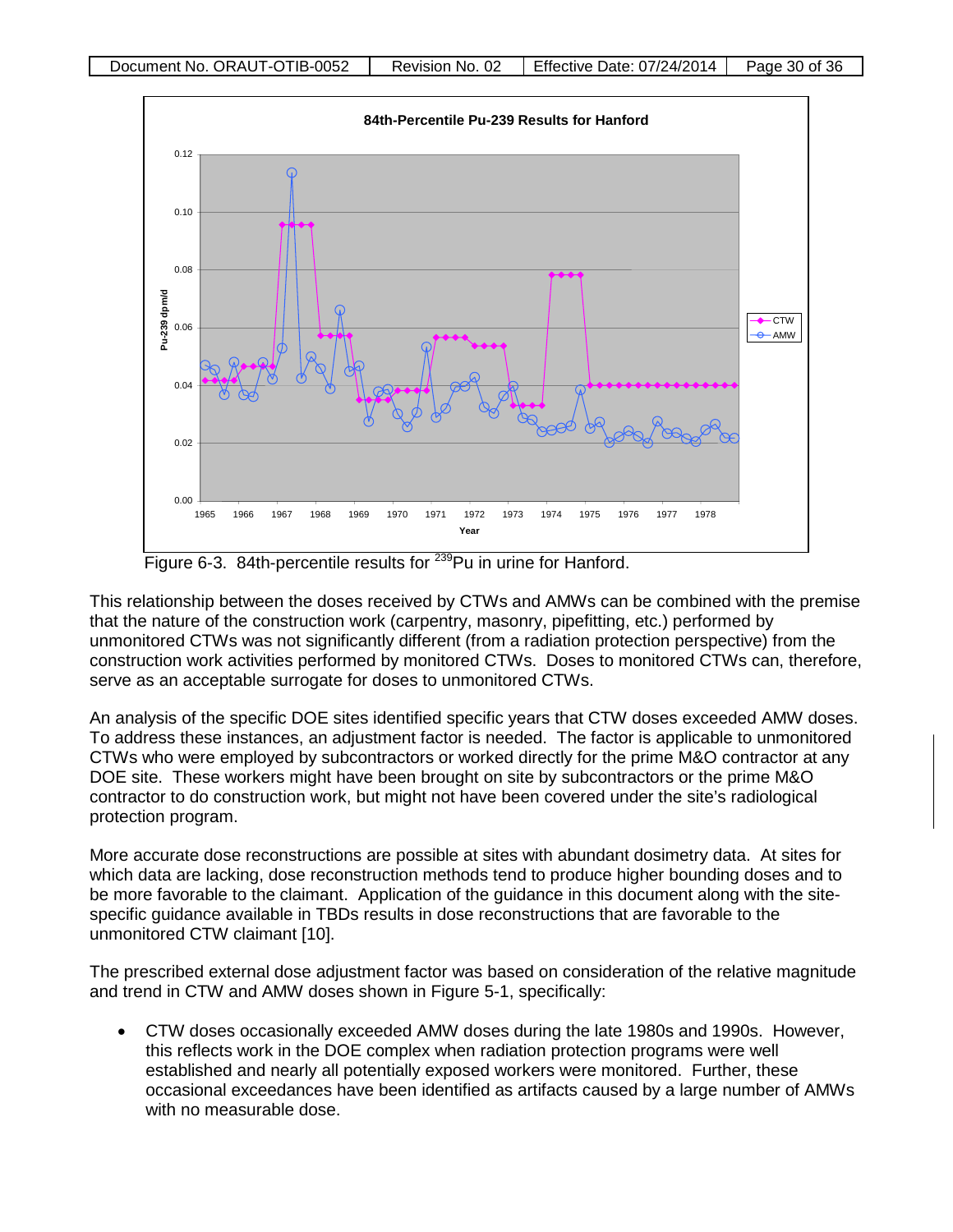| Document No. ORAUT-OTIB-0052 | Revision No. 02 | Effective Date: 07/24/2014   Page 31 of 36 |  |
|------------------------------|-----------------|--------------------------------------------|--|

- CTW doses were significantly lower than AMW doses for an extended period that started in 1961. This indicates that the adjustment factor should be based on instances where CTW doses exceeded AMW doses before 1961.
- The values for pre-1961 adjustment factors range from 1.3 to 1.4.
- The maximum value of 1.4 was selected as the prescribed favorable to claimant external dose adjustment factor (i.e., dose multiplier) for all DOE facilities for all years.

### **8.0 LIMITATIONS AND APPLICATIONS**

# **8.1 LIMITATIONS**

The conclusions and adjustment factors in this document are limited to dose reconstructions for unmonitored CTWs at sites with applicable coworker data or an acceptable method for dose reconstruction for unmonitored workers. The adjustment factor is applicable to unmonitored CTWs who were employed by subcontractors or worked directly for the prime M&O contractor at any DOE site. These workers might have been brought on site by subcontractors or the prime M&O contractor to do construction work, but might not have been covered under the site's radiological protection program.

### **8.2 GUIDANCE ON THE DETERMINATION OF PENETRATING DOSE FOR UNMONITORED CONSTRUCTION TRADE WORKERS**

Use the guidance in ORAUT-OTIB-0020 (ORAUT 2011a) to assign a penetrating dose that is favorable to unmonitored CTWs. Apply an adjustment factor of 1.4 to the appropriate percentile of the measured coworker data for the site, plus the assigned coworker missed dose, to determine the total assigned penetrating dose that is favorable to unmonitored CTWs.

### **8.3 GUIDANCE ON THE DETERMINATION OF NONPENETRATING DOSE FOR UNMONITORED CONSTRUCTION TRADE WORKERS**

Based on the comparison from SRS and Rocky Flats Plant, the annual nonpenetrating doses in the other coworker studies can be used to assign annual nonpenetrating doses to those CTWs whose dose history is unavailable or incomplete.

 $\mathsf{l}$ 

Due to a lack of data, it was not possible to provide a comparison of nonpenetrating doses from Hanford. Dose reconstructors should not apply any adjustment factors for nonpenetrating dose.

# **8.4 GUIDANCE ON THE DETERMINATION OF INTERNAL DOSE**

For Hanford dose reconstructions covered by this TIB, the intake rates in the Hanford coworker document should be multiplied by a factor of 2.

If coworker studies are available for other sites, assign a lognormal distribution with the dose equal to the 50th-percentile dose and assign the associated geometric standard deviation (GSD) to account for the possible variation in actual dose. The minimum value assigned to the GSD of a coworker data set is 3.

# **8.5 GUIDANCE ON THE DETERMINATION OF OCCUPATIONAL MEDICAL DOSE**

Dose reconstructors should review the claim file for X-ray records.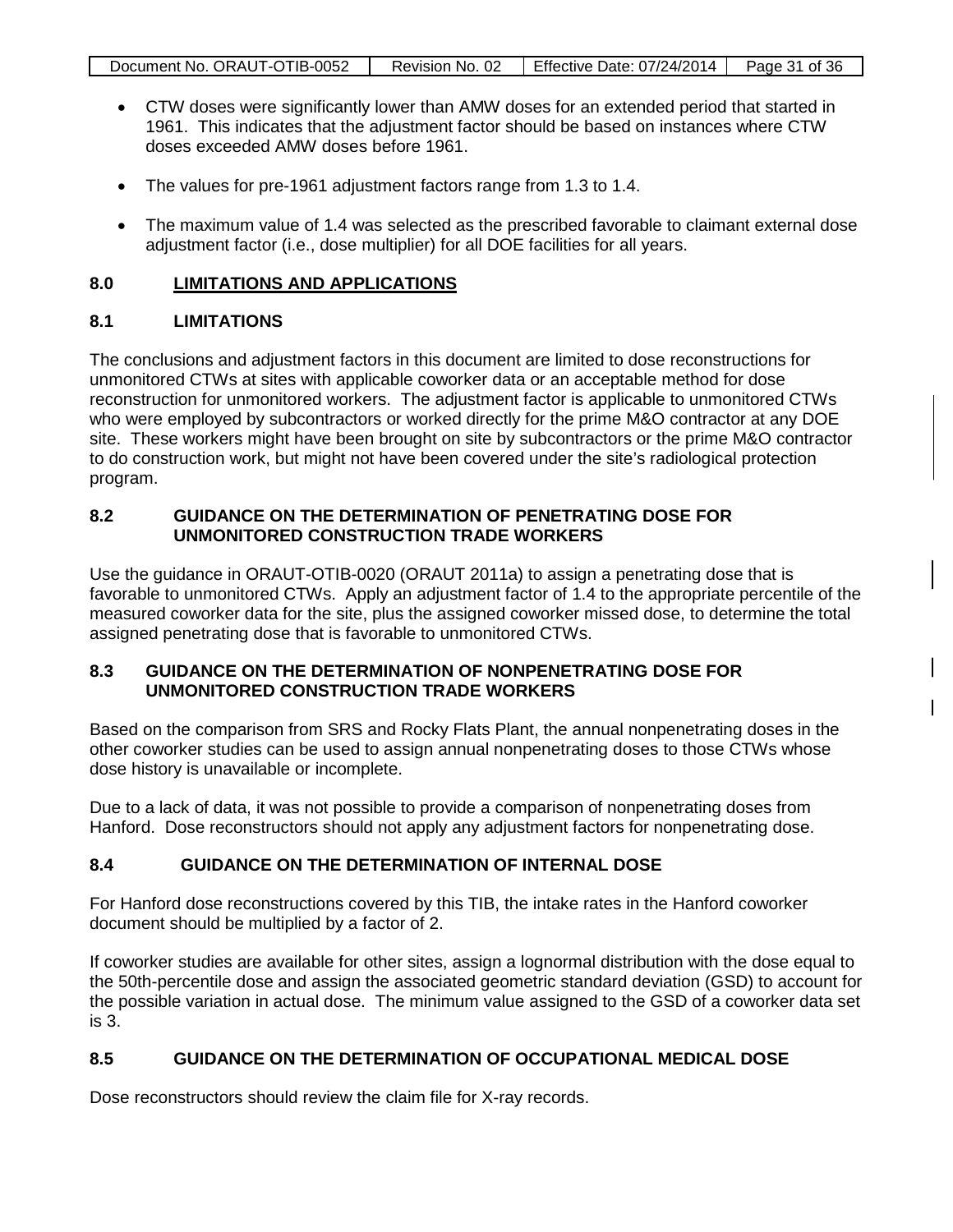| Document No. ORAUT-OTIB-0052 | Revision No. 02 | Effective Date: 07/24/2014 | Page 32 of 36 |
|------------------------------|-----------------|----------------------------|---------------|

If there are X-ray records in the file, the dose reconstructor should use the TBD for the site where the worker performed the work to assign X-ray dose. For example, a worker who worked for Atkinson/ Jones at Hanford could have X-ray records in his/her file. The X-ray dose should be assigned from the Hanford TBD organ dose tables. The dose from any X-rays in the records that appear to have been taken off site at a non-covered facility should NOT be included in dose reconstruction (ORAUT 2011b).

For sites with an indication of "X-ray records do not exist" and there are in fact no-X-ray records in the file or for sites that are not currently including X-ray records, such as Y-12 and INL, the dose reconstructor should use the TBD for the site where the worker performed the work to assign the frequency and dose or X-ray procedures that are clearly not a result of work-related injury.

#### **9.0 ATTRIBUTIONS AND ANNOTATIONS**

Where appropriate in this document, bracketed callouts have been inserted to indicate information, conclusions, and recommendations provided to assist in the process of worker dose reconstruction. These callouts are listed here in the Attributions and Annotations section, with information to identify the source and justification for each associated item. Conventional References, which are provided in the next section of this document, link data, quotations, and other information to documents available for review on the Project's Site Research Database (SRDB).

- [1] Chew, Melton H. Oak Ridge Associated Universities (ORAU) Team. Health Physicist, and Morris, Robert L. ORAU Team. Health Physicist. September 2010. This change was made as a result of the July 21, 2008 Advisory Board Work Group on Procedures meeting to close finding OTIB-0052-05.
- [2] Chew, Melton H, and Morris. ORAU Team. Health Physicist, and Morris, Robert L. ORAU Team. Health Physicist. September 2010. This change was made as a result of the July 21, 2008 Advisory Board Work Group on Procedures meeting to close findings OTIB-0052-13 and OTIB-0052-14.
- [3] Chew, Melton H. ORAU Team. Health Physicist, and Morris, Robert L. ORAU Team. Health Physicist. September 2010. This change was made as a result of the July 21, 2008 Advisory Board Work Group on Procedures meeting to close finding OTIB-0052-08.
- [4] Chew, Melton H. ORAU Team. Health Physicist, and Morris, Robert L. ORAU Team. Health Physicist. September 2010. This change was made as a result of the July 21, 2008 Advisory Board Work Group on Procedures meeting to close finding OTIB-0052-10.
- [5] Chew, Melton H. ORAU Team. Health Physicist, and Morris, Robert L. ORAU Team. Health Physicist. September 2010. This change was made as a result of the July 21, 2008 Advisory Board Work Group on Procedures meeting to close finding OTIB-0052-11.
- [6] Chew, Melton H. ORAU Team. Health Physicist, and Morris, Robert L. ORAU Team. Health Physicist. September 2010. This change was made as a result of the July 21, 2008 Advisory Board Work Group on Procedures meeting to close finding OTIB-0052-11.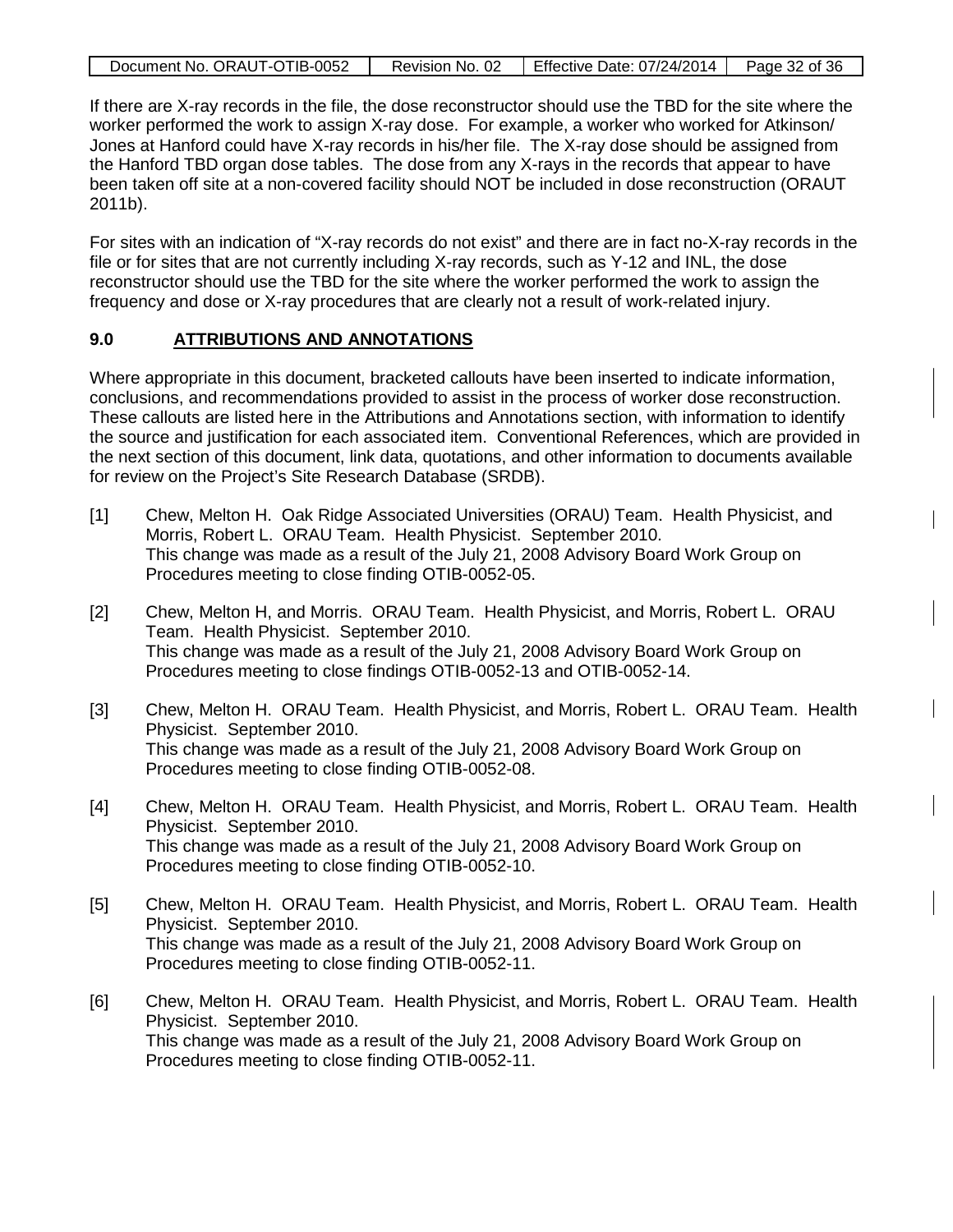$\mathbf{I}$ 

 $\mathsf{I}$ 

- [7] Chew, Melton H. ORAU Team. Health Physicist, and Morris, Robert L. ORAU Team. Health Physicist. September 2010. This change was made as a result of the July 21, 2008 Advisory Board Work Group on Procedures meeting to close finding OTIB-0052-12.
- [8] Chew, Melton H. ORAU Team. Health Physicist, and Morris, Robert L. ORAU Team. Health Physicist. September 2010. This change was made as a result of the July 21, 2008 Advisory Board Work Group on Procedures meeting to close finding OTIB-0052-12.
- [9] Chew, Melton H. ORAU Team. Health Physicist, and Morris, Robert L. ORAU Team. Health Physicist. September 2010. This change was made as a result of the July 21, 2008 Advisory Board Work Group on Procedures meeting to close finding OTIB-0052-12.
- [10] Chew, Melton H. ORAU Team. Health Physicist, and Morris, Robert L. ORAU Team. Health Physicist. September 2010. This change was made as a result of the July 21, 2008 Advisory Board Work Group on Procedures meeting to close finding OTIB-0052-11.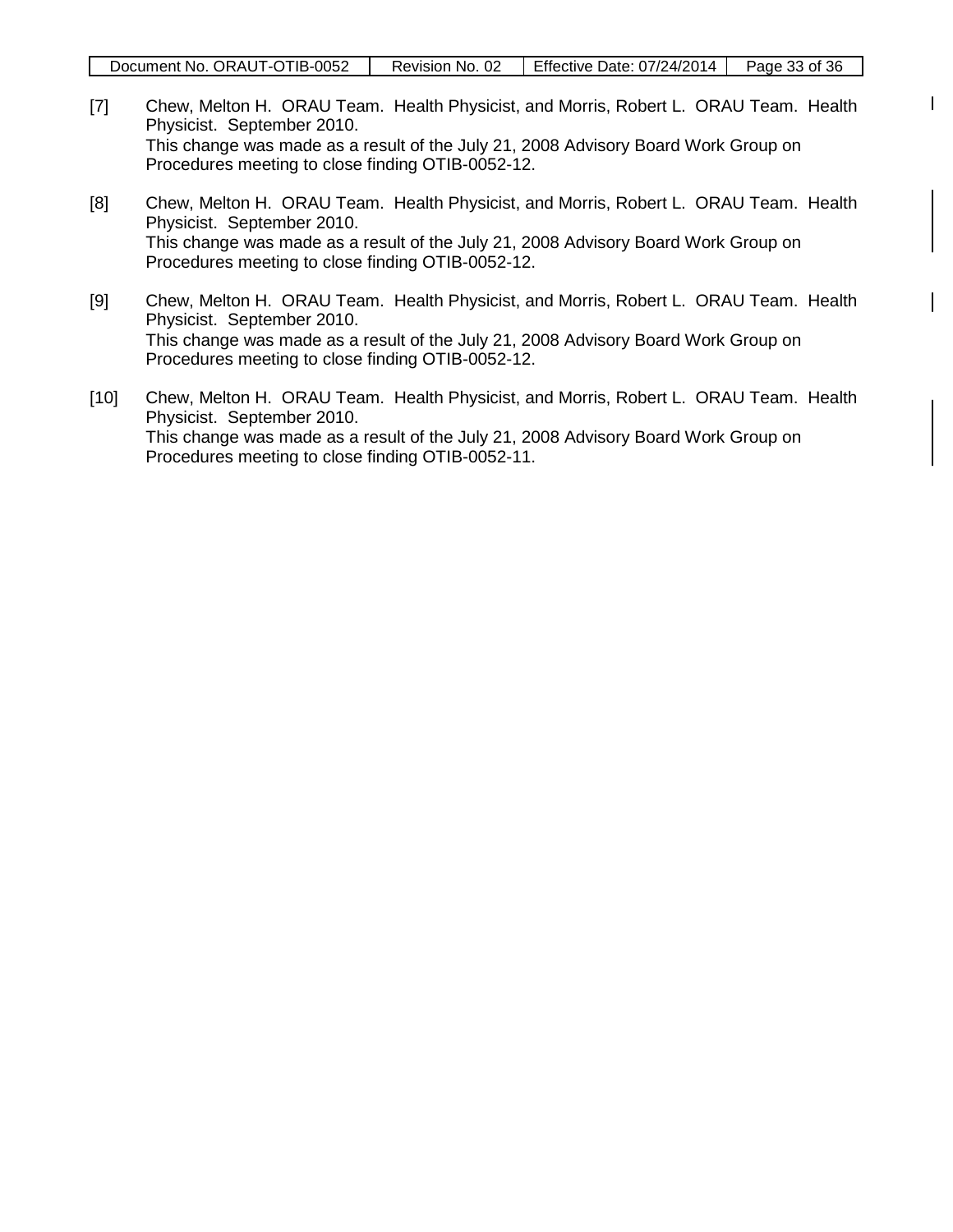| Document No. ORAUT-OTIB-0052 | Revision No. 02 | 2   Effective Date: 07/24/2014   Page 34 of 36 |  |
|------------------------------|-----------------|------------------------------------------------|--|
|------------------------------|-----------------|------------------------------------------------|--|

#### **REFERENCES**

AEC (U.S. Atomic Energy Commission), 1968, "Chapter 0524, Standards for Radiation Protection," *AEC Manual*, 0524-01, Washington, D.C., November 8. [SRDB Ref ID: 10668]

 $\mathsf{I}$ 

- DOE (U.S. Department of Energy), 1961, TITLE, NTSO-0524, Nevada Test Site Office, Las Vegas, Nevada, June 26. [SRDB Ref ID: 132771]
- DOE (U.S. Department of Energy), 1978, *Ninth Annual Report, Radiation Exposures for DOE and DOE Contractor Employees – 1976*, DOE/EV-0066/9, Washington, D.C., April. [SRDB Ref ID: 26903]
- DOE (U.S. Department of Energy), 1980a, *Tenth Annual Report, Radiation Exposures for DOE and DOE Contractor Employees – 1977*, DOE/EV-0066/10, Washington, D.C., March. [SRDB Ref ID: 26902]
- DOE (U.S. Department of Energy), 1980b, *Twelfth Annual Report, Radiation Exposures for DOE and DOE Contractor Employees – 1979*, DOE/EV-0066/12, Assistant Secretary for Environment, Washington, D.C., December. [SRDB Ref ID: 16121]
- DOE (U.S. Department of Energy), 1982, *Thirteenth Annual Report, Radiation Exposures for DOE and DOE Contractor Employees – 1980*, DOE/EP-0040, Washington, D.C., February. [SRDB Ref ID: 26888]
- DOE (U.S. Department of Energy), 1983, *Fourteenth Annual Report, Radiation Exposures for DOE and DOE Contractor Employees – 1981*, DOE/EP-0040/1, Washington, D.C., March. [SRDB Ref ID: 26890]
- DOE (U.S. Department of Energy), 1984a, *Fifteenth Annual Report, Radiation Exposures for DOE and DOE Contractor Employees – 1982*, DOE/EP-0040/2, Washington, D.C., February. [SRDB Ref ID: 26892]
- DOE (U.S. Department of Energy), 1984b, *Sixteenth Annual Report, Radiation Exposures for DOE and DOE Contractor Employees – 1983*, DOE/PE-0072, Washington, D.C., October. [SRDB Ref ID: 26895]
- DOE (U.S. Department of Energy), 1985, *Seventeenth Annual Report, Radiation Exposures for DOE and DOE Contractor Employees – 1984*, DOE/EH-0011, Washington, D.C., December. [SRDB Ref ID: 26896]
- DOE (U.S. Department of Energy), 1986, *Eighteenth Annual Report, Radiation Exposures for DOE and DOE Contractor Employees – 1985*, DOE/EH-0036, Washington, D.C., December. [SRDB Ref ID: 26897]
- DOE (U.S. Department of Energy), 1987, *Nineteenth Annual Report, Radiation Exposures for DOE and DOE Contractor Employees – 1986*, DOE/EH-0069, Washington, D.C., December. [SRDB Ref ID: 26898]
- DOE (U.S. Department of Energy), 1989, *Twentieth Annual Report, Radiation Exposures for DOE and DOE Contractor Employees – 1987*, DOE/EH-0128, Washington, D.C., October. [SRDB Ref ID: 26899]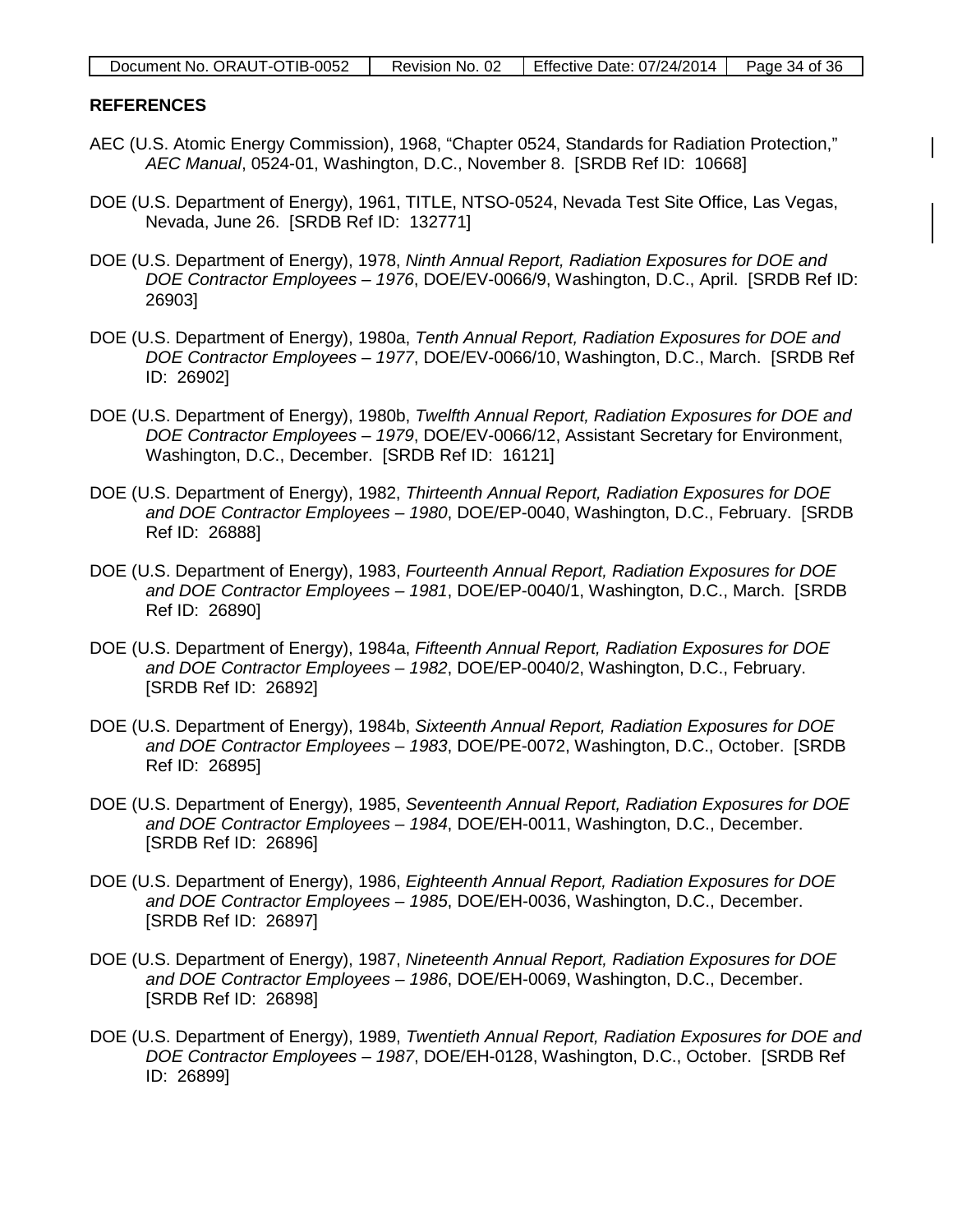| Document No. ORAUT-OTIB-0052 | Revision No. 02 | Effective Date: $07/24/2014$ Page 35 of 36 |  |
|------------------------------|-----------------|--------------------------------------------|--|
|------------------------------|-----------------|--------------------------------------------|--|

- DOE (U.S. Department of Energy), 1990, *Twenty-First Annual Report, Radiation Exposures for DOE and DOE Contractor Employees – 1988*, DOE/EH – 0171P, Washington, D.C., December. [SRDB Ref ID: 26900]
- DOE (U.S. Department of Energy), 2006, *The United States Department of Energy's Web Page for Information on Radiation Exposure Monitoring Systems*. http://www.eh.doe.gov/rems/, accessed 1986-2005.
- ERDA (U.S. Energy Research and Development Administration), 1975, *Seventh Annual Report, Radiation Exposures for AEC and AEC Contractor Employees – 1974*, ERDA-76/119, Washington, D.C. [SRDB Ref ID: 26905]
- ERDA (U.S. Energy Research and Development Administration), 1976, *Eighth Annual Report, Radiation Exposures for ERDA and ERDA Contractor Employees – 1975*, ERDA-77-29, Washington, D.C. [SRDB Ref ID: 26904]
- Foster, R. F., A. R. Keene, K. R. Heid, C. M. Unruh, and H. V. Larson, 1959–1973, "Hanford Annual Radiation Summary Letter Reports". [SRDB Ref ID: 26116]
- Helmberg, R. L., 1974, untitled letter to Contracting Officer (U.S. Atomic Energy Commission, Burlington AEC Plant) with attachment "Summary of Whole-Body Radiation Exposures to External Penetrating Radiation Accumulated During the Year" (AEC Form 190), Mason & Hangar-Silas Mason Company, Burlington, Iowa, February 12. [SRDB Ref ID: 828, p. 2]
- Horan, J. R. and J. B. Braun, 1993, *Occupational Radiation Exposure History of Idaho Field Office Operations at the INEL*, EGG-CS-11143, EG&G Idaho, Idaho National Engineering Laboratory, Idaho Falls, Idaho, October. [SRDB Ref ID: 1023]
- Keene, A. R., 1960, *Analysis of the Distribution of Externally Received Radiation at Hanford, 1944- 1959,* HW-SA-1933, General Electric Company, Richland, Washington. [SRDB Ref ID: 24381]
- Schubauer-Berigan, M. K., G. V. Macievic, D. F. Utterback, C-Y. Tseng, and J. T. Flora, 2005, *An Epidemiologic Study of Mortality and Radiation-Related Risk of Cancer Among Workers at the Idaho National Engineering and Environmental Laboratory, a U.S. Department of Energy Facility*, 2005-131, National Institute for Occupational Safety and Health, January. [SRDB Ref ID: 33197]
- NRC (National Research Council), 1989, *Film Badge Dosimetry in Atmospheric Nuclear Tests*, National Academy of Sciences, National Academy Press, Washington D.C. [SRDB Ref ID: 1905]
- ORAUT (Oak Ridge Associated Universities Team), 2005a, *Savannah River Site*, ORAUT-TKBS-0003, Rev. 03, Oak Ridge, Tennessee, April 5.
- ORAUT (Oak Ridge Associated Universities Team), 2005b, *Analysis of Coworker Data for Internal Dose Assignment*, ORAUT-OTIB-0019, Rev. 01, Oak Ridge, Tennessee, October 7.
- ORAUT (Oak Ridge Associated Universities Team), 2007, *Rocky Flats Plant – Occupational Internal Dose*, ORAUT-TKBS-0011-5, Rev. 02, Oak Ridge, Tennessee, August 17.
- ORAUT (Oak Ridge Associated Universities Team), 2010, *Hanford Site – Occupational External Dose*, ORAUT-TKBS-0006-6 Rev. 04, Oak Ridge, Tennessee, January 7.